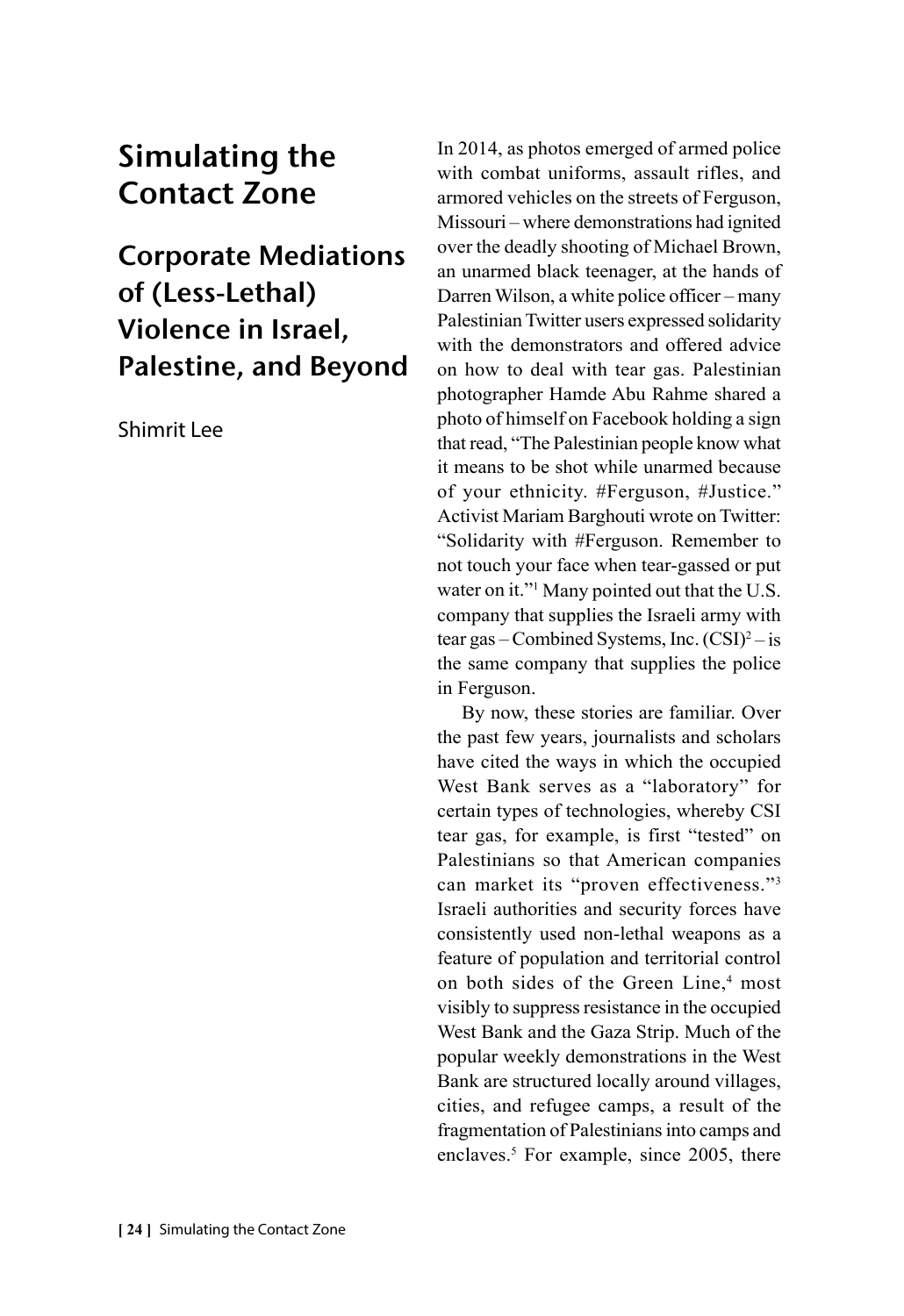have been weekly unarmed demonstrations organized by a local popular committee in the village of Bil'in against the Israeli separation wall and the confiscation of lands. Demonstrations also take place regularly in the villages of Ni'lin, Budrus, al-Nabi Salih, al-Walaja, Burin, and other areas threatened by demolitions or land confiscation. These demonstrations, effectively banned under Israeli military order, generally follow a particular performative order, in which protesters march from the village to the site of the wall, where Israeli forces intervene with a barrage of rubber bullets, tear gas, and Skunk – a foul-smelling liquid fired from truck-mounted water cannons.

As Neve Gordon argues, the ability to "test" these products not only allows Israeli and other companies to improve their goods through trial and error, but also enables the companies to "establish or demonstrate some 'truth' about their products and services, which both 'certifies' them and provides them with credit." These critiques also draw attention to Israeli involvement in the training of U.S. police personnel, such as those organized by the Anti-Defamation League, where police get "strategies and best practices in fighting terror" from "Israeli experts."<sup>7</sup> This results in a particular "Israelization" of the American police force, marked by the increased use of deadly force, military weapons, and munitions, as well as military armored vehicles and military tactics and techniques.<sup>8</sup>

These "laboratory" critiques are essential to an understanding of the rise of Israel's security industry, but they often take for granted the privilege given to a uniquely Israeli position of authority, which is written about as a natural outgrowth of the country's militarism or experience with warfare and occupation. Following Rhys Machold's call to pay attention to the "kinds of ongoing *work*" that are involved in staging Israel as a global exemplary on such matters,<sup>9</sup> this article investigates the labor of marketing Israeli-branded "non-lethal" or "less-lethal" weapons to global audiences. Often referred to as "crowd control technology" or "anti-riot equipment," the family of nonlethal weapons includes tear gas, electrical stun technologies, kinetic impact weapons such as bean-bag rounds, and rubber bullets. Newer and less well-known non-lethal weapons include Skunk; the "Scream," an acoustic system that "creates sound levels that are unbearable to humans at distances up to 100 meters";<sup>10</sup> and the stun grenade, labeled as the "Tactical Mini Bang" on the CSI website, which "emits a wave of heat, light and sound intense enough to cause temporary blindness and deafness within a five-foot radius."11 Although these technologies are labeled as "non-lethal" or "lesslethal," they have proven to be capable of inflicting serious injury and death.<sup>12</sup>

I argue that these weapons gain particular meaning and mobility through their incorporation into visual and performative marketing narratives. Following the turn to visuality in the field of critical security studies, $<sup>13</sup>$  I look at representational strategies</sup> used to market Israeli-branded crowd control technologies to global audiences. To do so I investigate plot lines and symbols that continuously appear in web-based promotional material from Israeli companies that specialize in non-lethal products, as well as from U.S.-based companies such as CSI that provide these weapons to the Israeli government. I also draw upon my observations from security expositions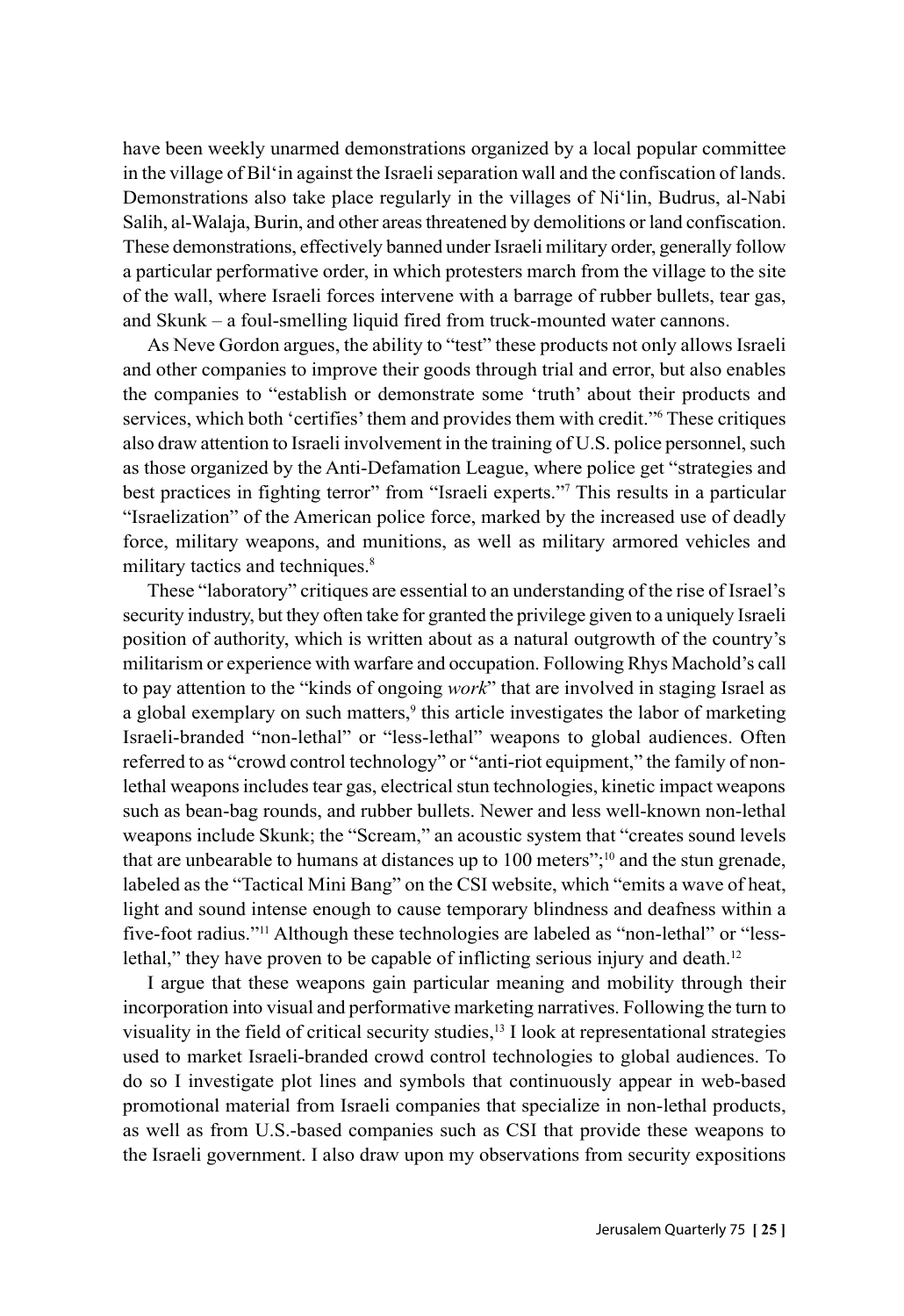attended over the past three years, paying particular attention to staged simulations in which companies demonstrate product reliability and superiority by embedding their non-lethal technologies into a range of security scenarios.

Instead of emphasizing a distinct brand of Israeli exceptionalism, I find that Israeli companies prefer to market non-lethal weapons by placing them within a hyperreality which is depoliticized and deliberately ambiguous. By doing so, they transform techniques of statecraft into global commodities which can then circulate easily within a variety of global contexts. Crowd control marketing performances work by classifying and redefining who or what embodies a threat, who can claim vulnerability, and above all, what constitutes a solution.

#### **Constructing the Fear Prototype**

Marketing videos for non-lethal weapons constitute a distinct genre of visual securitization. They generally begin with vignettes of aggressive mobs that seem not intended to generate actual anxiety, but rather to form a generic "fear prototype" devoid of all political meaning, that can be packaged and commodified within the industry. This genre is reflected in Combined System's marketing video for VENOM, a "lightweight, high capacity, non-lethal grenade launcher," used to disperse crowds with "non-lethal flash and sound, smoke obscuration, irritant, and blunt trauma effects."14 Scenes of unrest, uncertainty and destruction are carefully curated, to be closely followed by a technological solution. The clip begins with a montage of footage of hooded protesters dressed in black throwing tires into fire, a bus engulfed in flames, and a bird's-eye view of a protest in what looks like Ukraine on a winter's day.15 A deep voice-over narrates the scene as if it were a trailer of an epic movie: "Civil unrest, disorder, military confrontation, asymmetric warfare environment. Today's forces need solutions they can depend on to disperse crowds, deny areas, determine violent intent, restore order and increase force response." The video then switches to a close-up of the VENOM launcher, the camera circling it from all angles atop a tank.

Marketers of non-lethal weapons are what Frank Furedi calls "fear entrepreneurs" who "exploit fear in order to gain some direct benefit."<sup>16</sup> Under this assumption, rather than being something natural or purely psychological, fear is a social construct. The dual threat–solution combination in this marketing video, and many others like it, acts as a visual securitizing device whereby security is constituted through an "if–then" sequence. Following J. L. Austin's speech act theory, by uttering the word "security" in reference to a particular issue, political elites transform it into an existential threat which requires "emergency measures and justifying actors outside the normal bounds of political procedure."17 An analysis of marketing materials produced by the security industry, such as the CSI riot control video, can demonstrate how a speech act can be used by the private, profit-making sector to make claims about security, and offer solutions to insecurity. Further, this analysis goes beyond the speech act as a purely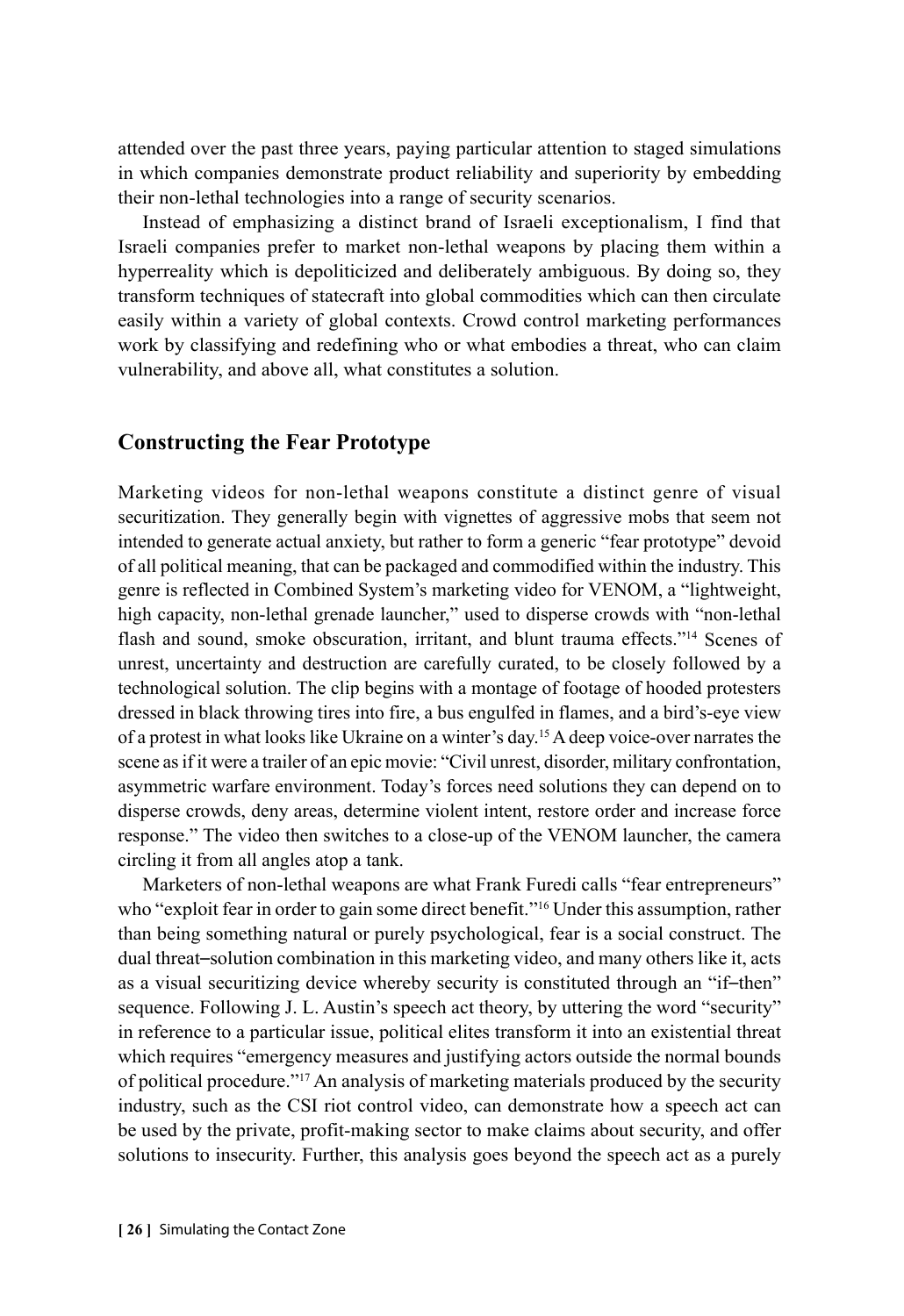linguistic move to consider the ways in which risk is produced through images, video, and simulation.

Accompanying texts often reiterate depictions of violent and irrational crowds. For example, the Israeli company ISPRA, a leading manufacturer of "non-lethal devices for riot control," describe how their non-lethal products are meant to cause "confusion" and "disorientation" and "suppress [a crowd's] high motivation and extreme aggression capabilities."18 On the product pages, they repeatedly identify their targets as "a group of aggressors."19 A securitizing "if–then" sequence similarly plays out in marketing material produced by Israel's TAR Ideal Concepts, an Israeli defense contracting company whose "One Stop Shop" offers equipment and training in Special Weapons and Tactics (SWAT), law enforcement, high tech surveillance, and intelligence. TAR's Law Enforcement section warns, "Riots can ignite without warning. TAR helps you to prepare yourself, build your forces, and disperse riots quickly and effectively using non-lethal ammunition to minimize loss of life."20

In many cases, marketing images blur the line between real and performative: footage of actual protests from Palestine, France, Germany, and Ukraine is interspersed with simulated demonstrations at arms expositions by paid actors. This blurring between reality and simulated contact zones forms what Jean Baudrillard terms "hyperreality," a



Figures 1–4. Screenshots from CSI VENOM marketing video, posted 29 September 2014. Source: CTS Less Lethal YouTube Channel (accessed 30 April 2018).

representation of a sign without an original referent.21 For example, a video produced by TAR to spotlight Skunk technology begins with a mash-up of footage from protests and riots around the world, though the video's producers provide no indication of when, where, or why they took place.<sup>22</sup> The intended sensation that is manufactured is a global and pervasive instability. As menacing music plays, protesters burn tires, smash windows, and push up against the police. Vigilant viewers may ascertain a brief clip's location as the West Bank from a barely-visible Palestinian flag in the hands of one protester, running down a hill away from the stream of putrid Skunk liquid.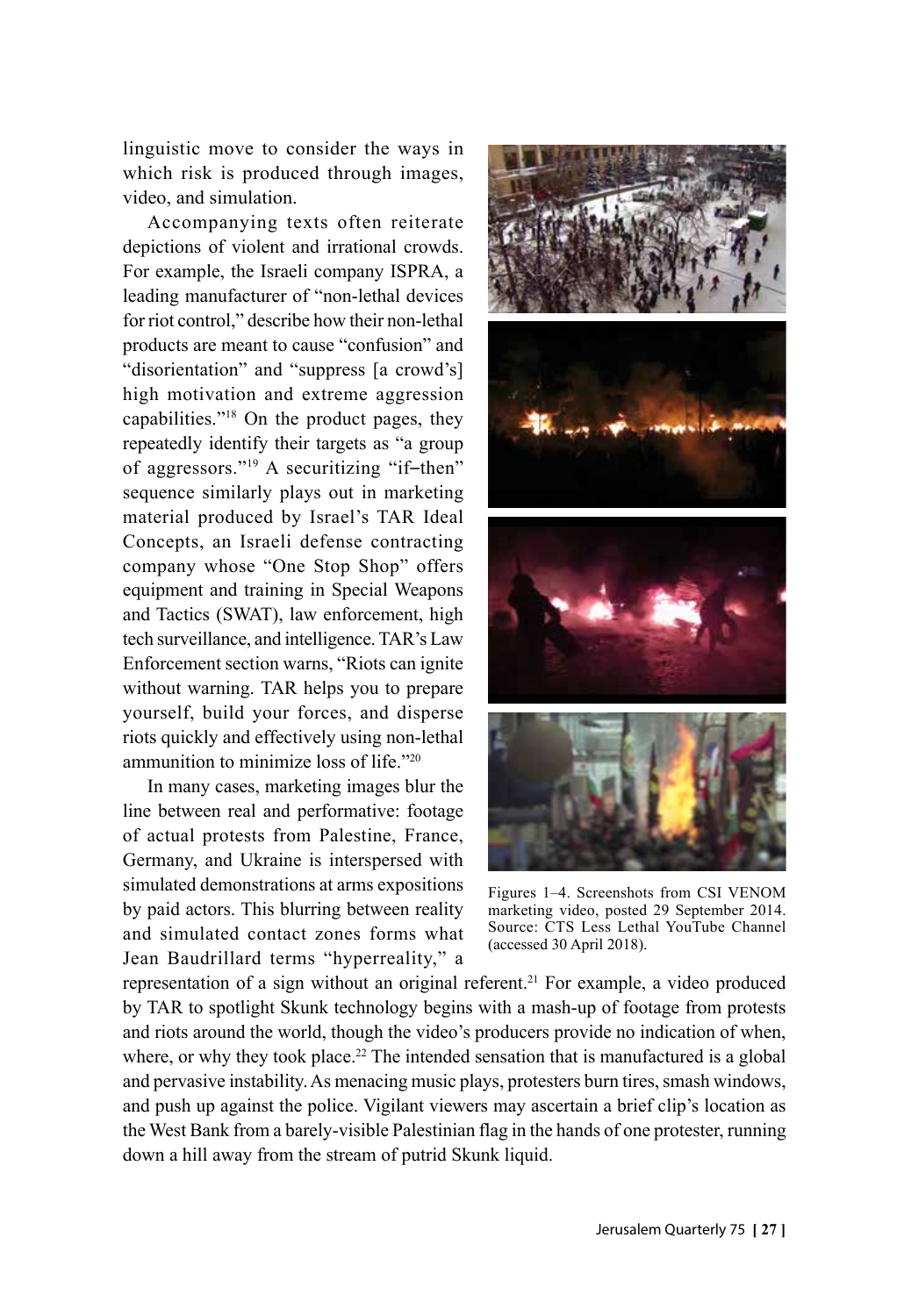

Figures 5–8. Screenshots from TAR Ideal Concepts Ltd. marketing video for riot control weapons, posted 6 November 2013. Source: TAR Ideal YouTube Channel (accessed 30 April 2018).

In another context, this scene could be framed as a visualization of Palestinian resistance, meant to draw attention to "the specific conditions of life under Israeli occupation and segregation policies."23 In this video, its specificity is warped by its incorporation into an ambiguous generalization of crowds, presented as a universal threat, and is further diminished when the video transitions into a simulated fiction – a theatrical demonstration of riot control products at an arms expo. The original event dissipates into a hyperreal stock image. Here, the critique from the left that "security strategies developed in Palestine/Israel can be moved seamlessly across transnational space" opportunistically becomes a key selling point for TAR, as the company strategically markets their products by leveraging a visual collapse of local specificity.<sup>24</sup>



Figures 9–10. Screenshots from TAR Ideal Concepts Ltd. marketing video depicting Skunk used on a West Bank protest, posted 6 November 2013. Source: TAR Ideal YouTube channel (accessed 30 April 2018).

A photograph published in a press release by the media organization Israel Homeland Security (iHLS) to announce the purchase of Israeli Skunk by U.S. police falls into the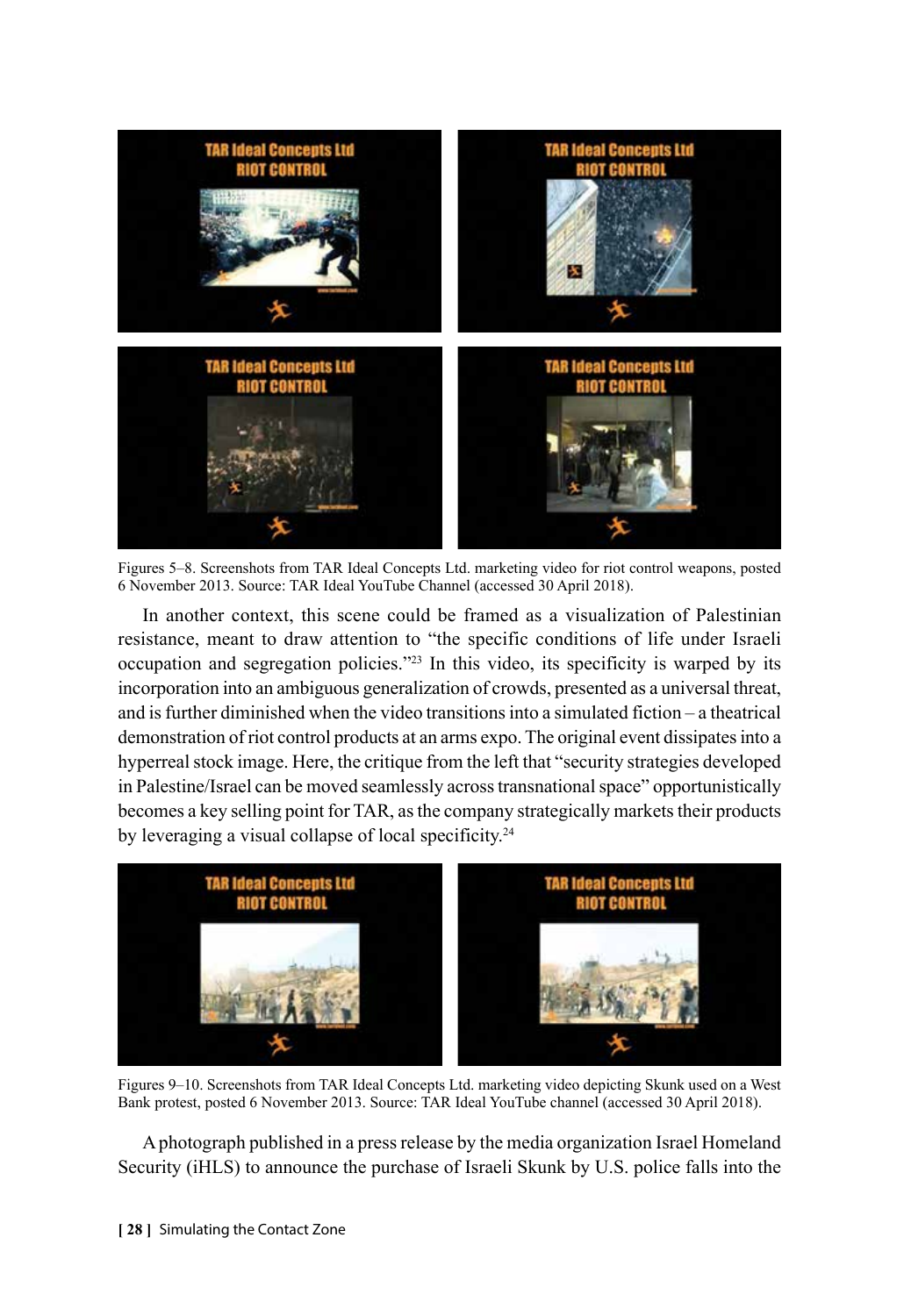same genre.<sup>25</sup> The photo captures what is often concealed from globalized Israeli brand imagery: a settlement with iconic red roofs, the separation wall, and a Palestinian protester. Yet the accompanying text tells us nothing about the original context in which this image was produced; instead, it focuses on the marketability of the stream of foul-smelling water that shoots across its center, explaining: "The Skunk has attracted the interest of law-enforcement agencies in America, who are looking for better ways to scatter rioters without risking injuries or death after the riots in Ferguson and Baltimore.<sup>726</sup>



Figure 11. Israel Homeland Security (iHLS) announces the purchase of Israeli Skunk by U.S. police, posted 28 June 2015. Source: iHLS website (accessed 30 April 2018).

The security industry effectively transforms the potential resistance photograph into a stock image, a prototype which can be used repeatedly across industry platforms. The original event dissipates into what Mark Nunes describes as a "culture of noise," which allows the industry to thrive through communicating ambiguously.27 Writing on the production of stock images, media theorist Christopher Grant Ward argues that "'cultures of noise' reveal how certain 'asignifying poetics' might be productive and generative for . . . communication goals."28 While the commercial stock image is intentionally produced as undefined raw material lacking a final determination, the security industry actively absorbs the image of resistance into a clutter of semantic ambiguity. By repeating the same frame of an aggressive, unruly mob – depicted not only visually, but also through foreboding music and accompanying text – the industry effectively collapses all events into a singular model for pacification. The village of Ni'lin becomes Occupy Wall Street becomes Paris becomes Ukraine.

This loss of specificity occurs in Israeli marketing material on a broader scale. iHLS introduces Israeli company Odortec's Skunk as providing a creative solution to a global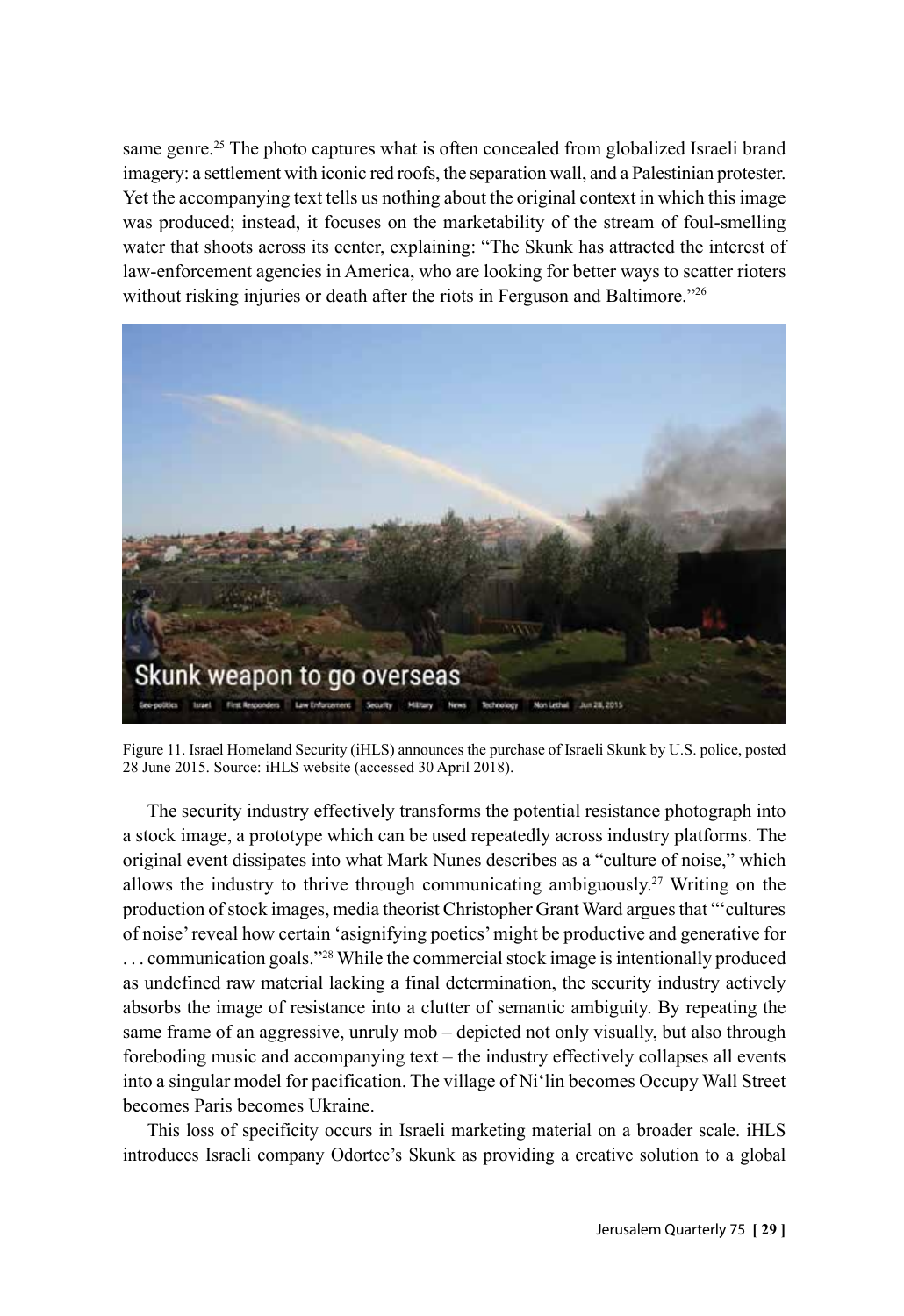problem: "unrest on a massive scale, especially stormy protests," which "tend to deteriorate towards violence and clashes with law enforcement officers, damage to property and even grand larceny."29 This text is accompanied by a stock image of a protest facing off a row of police officers with a bizarrely placed skunk lurking in the foreground. Although there is a direct reference to "Israeli experience" within the text, the issue is globalized by using broad descriptions and stock imagery.30

In other marketing materials, reality and fiction blur into one. Israeli defense company Rafael's video for its Samson Non-Lethal Remote Weapon Station, which allows in-vehicle operation of a range of non-lethal weapons, begins by zooming in on a generic picture of the earth, bringing the viewer into an unnamed urban

Figure 12. Protesters flee the Skunk jet in al-Nabi Salih, January 2012. Source: Oren Ziv/Activestills.



Figure 13. iHLS marketing image for Odortec's Skunk Technology, posted 25 March 2015. Source: iHLS website (accessed 30 April 2018).

location consumed in unrest.31 Silhouettes of police officers roam the fiery streets and a text on the screen reads, "Riot Control: A Major Challenge for Current Law Enforcement." The video then becomes a messy montage of actual footage of protests around the globe. The screen splits into four simultaneous clips of police swarming into crowds, and devolves

into a "culture of noise" where it is impossible to pay attention to one event, let alone decipher the original meaning and location of such events.

The second half of the video is filmed from inside the vehicle, as it drives through a landscape of burning tires and masked protesters throwing stones. The vehicle operator demonstrates all of the non-lethal devices one can attach to the vehicle: acoustic



Figure 14. Screenshot from Rafael's marketing video of the Samson Non-Lethal Remote Weapon Station, posted 13 November 2013. Source: Rafael YouTube channel (accessed 30 April 2018).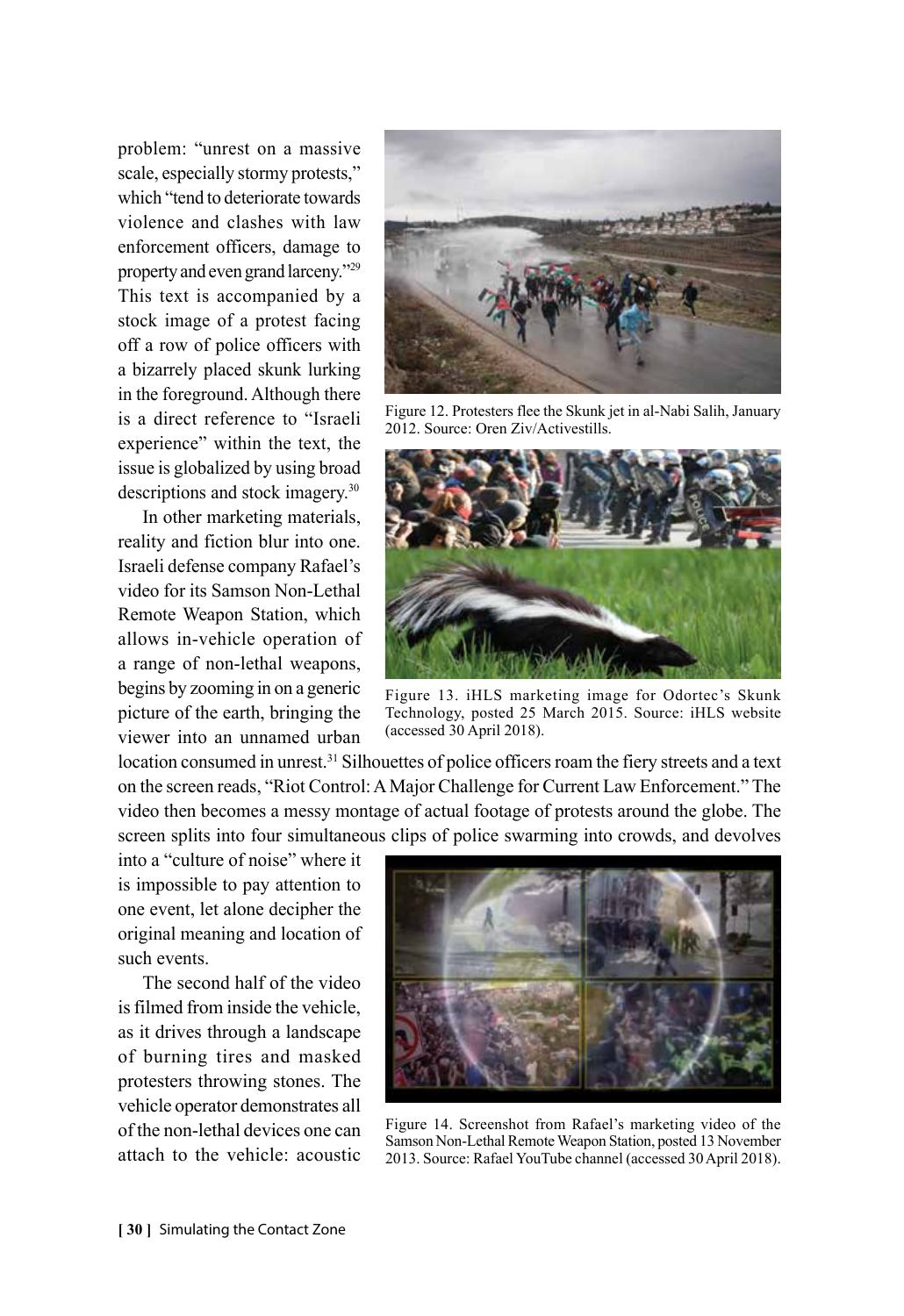device, tear gas, and an optical dazzler to temporarily blind people. Reaching a crescendo, the driver pinpoints a particular protester on his screen and flicks his joystick. We hear the sound of a rubber bullet firing before the scene cuts out. These elements are realistically styled and displayed, but the steadiness of the camera and the calm, controlled movements of the vehicle operator betray the scenario to be a marketing performance.

By denying the original, the hyperreal denies the authenticity and lawfulness of any political gathering, while simultaneously legitimizing the use of force across global contexts. The potency of the visual lies in its reliability, in its ability to capture an everpresent moment. It gains its realist authority from what Ernst Bloch called "the cult of the immediately ascertainable fact."32 Yet in industry simulations, the opposite is true: "a cult of ambiguity" allows hyperreality to legitimate the use of force.

# **Collapsing Threats**

Simulations at the Parisian Eurosatory security exposition always start the same way: armored vehicles drive up and down the tarmac, drones buzz overhead, and the presenter lists the names of featured companies. This time, however, a man runs into the audience and grabs the woman in front of me, dragging her by the ponytail as she cries out. My first thought is that this is an anti-war protest against the exposition, the









Figures 15–18. Screenshots from Rafael's marketing video of the Samson Non-Lethal Remote Weapon Station, posted 13 November 2013. Source: Rafael YouTube channel (accessed 30 April 2018).

largest international defense and security industry trade show in the world. Other protesters flood the stage as audience members scream. The announcer instructs everyone to calm down, as the police have everything under control. It soon becomes clear that this is just another industry presentation, featuring Israeli-produced riot control equipment. James Bond music continues throughout. The rowdy "activists" are taken off stage but soon start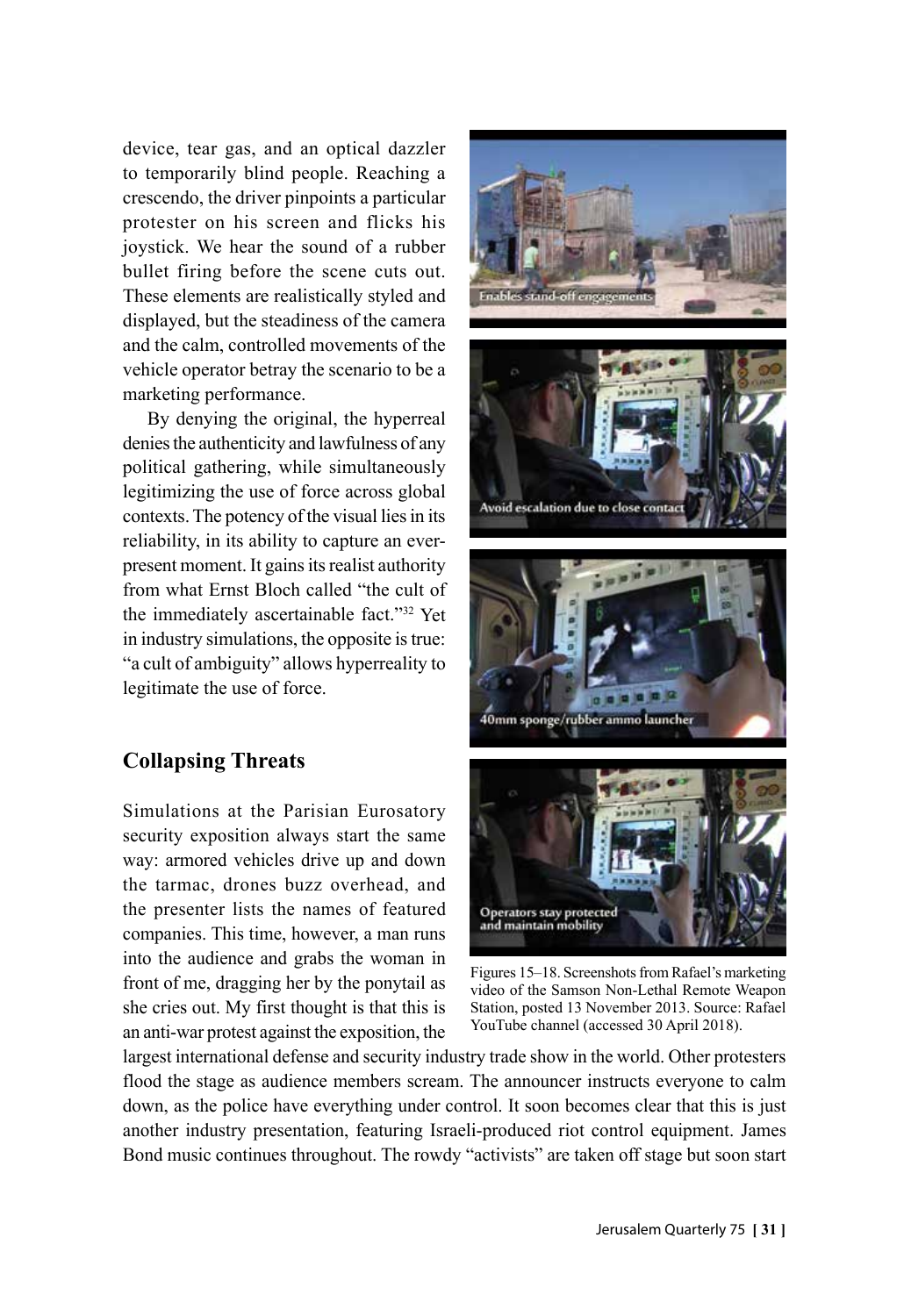throwing stones at the police. A riot control vehicle emerges, and the police form a line; a few begin to throw the protesters onto the ground, beating them with batons. The activists, some with scarves reminiscent of Palestinian *kufiya*s wrapped around their necks, some wearing balaclavas, continue to throw stones in a cloud of fake tear gas. But they are no match for the technologies that the announcer continues to list, his



Figure 19. Still from video recording of crowd control simulation, Eurosatory 2016, posted 17 June 2016. Source: TacticalBlackCats YouTube channel (accessed 30 April 2018).

upbeat voice booming as if advertising laundry detergent.

A similar scenario was staged two years earlier, at Eurosatory 2014, in which the French company Alsatex simulated the use of tear gas to disperse protesters. The presenter once again narrated the "potential riot situation on our hands" as masked actors burned tires and smashed baseball bats against garbage cans. The fake tear gas was so out of control that it became hard to see what was happening. The presenter announced that the equipment demonstrated had been previously "tested during combat in Iraq, Kosovo, and the Ivory Coast; in extreme conditions during riots in Ulster, the Democratic Republic of Congo, and El Salvador"; and "in major sporting events such as the 2010 Football World Cup in South Africa." The same tear gas had also showed up in Bahrain, used by security officers against people protesting the government between 2011 and 2013 and later in February 2015.33



Figures 20–23. Stills from video recording of crowd control simulation, Eurosatory 2014, posted 21 June 2014. Source: TacticalBlackCats YouTube channel (accessed 30 April 2018).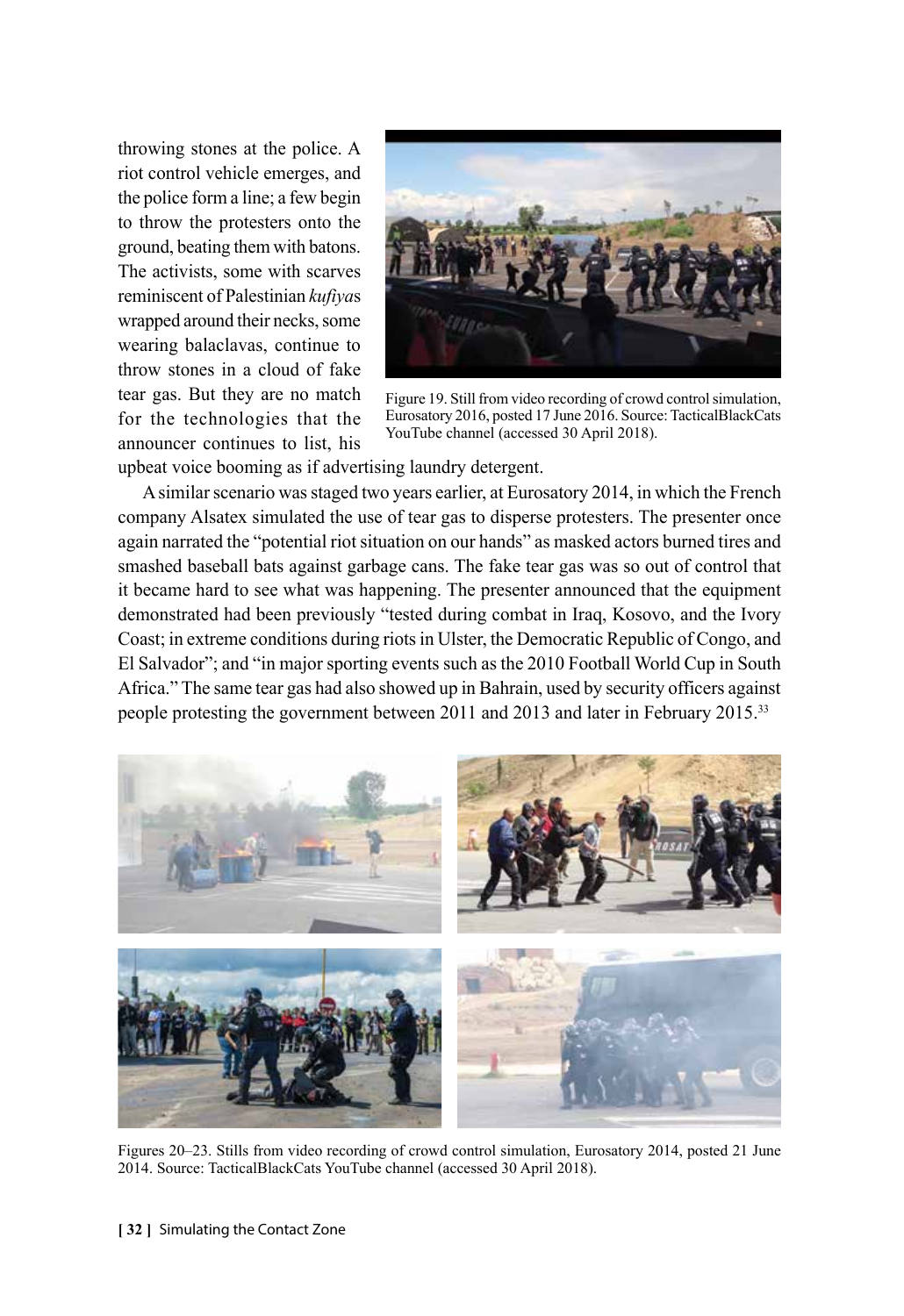While crowd control weapons on display in the Eurosatory simulations in 2014 and 2016 are not all Israeli-produced, their marketing fits within a larger trend in which Israel plays a leading role: the portrayal of internal dissent as insurgency or terrorism. Particularly since 2011, "teargas, and the wide array of projectiles that 'weaponise' it, make up just one part of [a] vast counter-uprising economy."34 The counterterrorism industry has actively cultivated this expanding market, and an ad for the Israeli company MGM, for example, explicitly depicts the dual usage of their riot gear for military and law enforcement. While Israeli security companies frame their founding history as one based upon an experience with terrorism and warfare, in crowd control marketing, explicit references to Israeli national involvement with terrorism are somewhat rare. Instead, companies tend to favor ambiguous imagery and symbols, creating a threat which can occur anywhere



Figure 24. Ad for Israel's MGM Import and Export riot gear company. Source: 2015 ISDEF catalogue, collected by author.

across the globe under a variety of circumstances, while simultaneously depoliticizing their own management of such threats. The tension that emerges between the specificity of the "Israeli experience" and the need to generalize this experience for a global audience is thus partly resolved by presenting an individualized threat that blurs internal dissent with criminality.

To this end, the security industry crafts an image of "the world's most common criminal," a masked male who embodies the role of rioter, terrorist, and common criminal all at once. This conflation allows the industry to explicitly market their crowd control technologies and expertise toward a global community increasingly invested in the militarization of law enforcement. For example, numerous SWAT demonstrations at the 2015 Israeli Defense Exposition (ISDEF) in Tel Aviv showed crowd control weapons such as stun grenades used to pacify terrorist or drug-related threats, embodied by individual criminals. One demonstration began with three SWAT team members creeping across "enemy territory" in an unnamed Arab country: an empty house on a sand-scattered landscape, complete with a beaten-up car and illegible Arabic graffiti. In this sandy corner of the convention hall, the presenter explained the mission of the Israeli Police Counter-Terrorism Unit (YAMAM): "[We] must clear the house. We have a suspect, a drug dealer. We are also afraid that he is carrying explosives." As three men broke down the door of the enemy's house, the presenter narrated the scene, name-dropping companies producing the featured products: respiratory systems from Avon, a jammer from Netline, a grenade trigger pouch from Advanced Combat Solutions (ACS), and a stun grenade from CSI. "Boom!" he yelled, imitating the sound of the grenade. After removing the suspect, the SWAT team patted him down, bringing him safely to the police car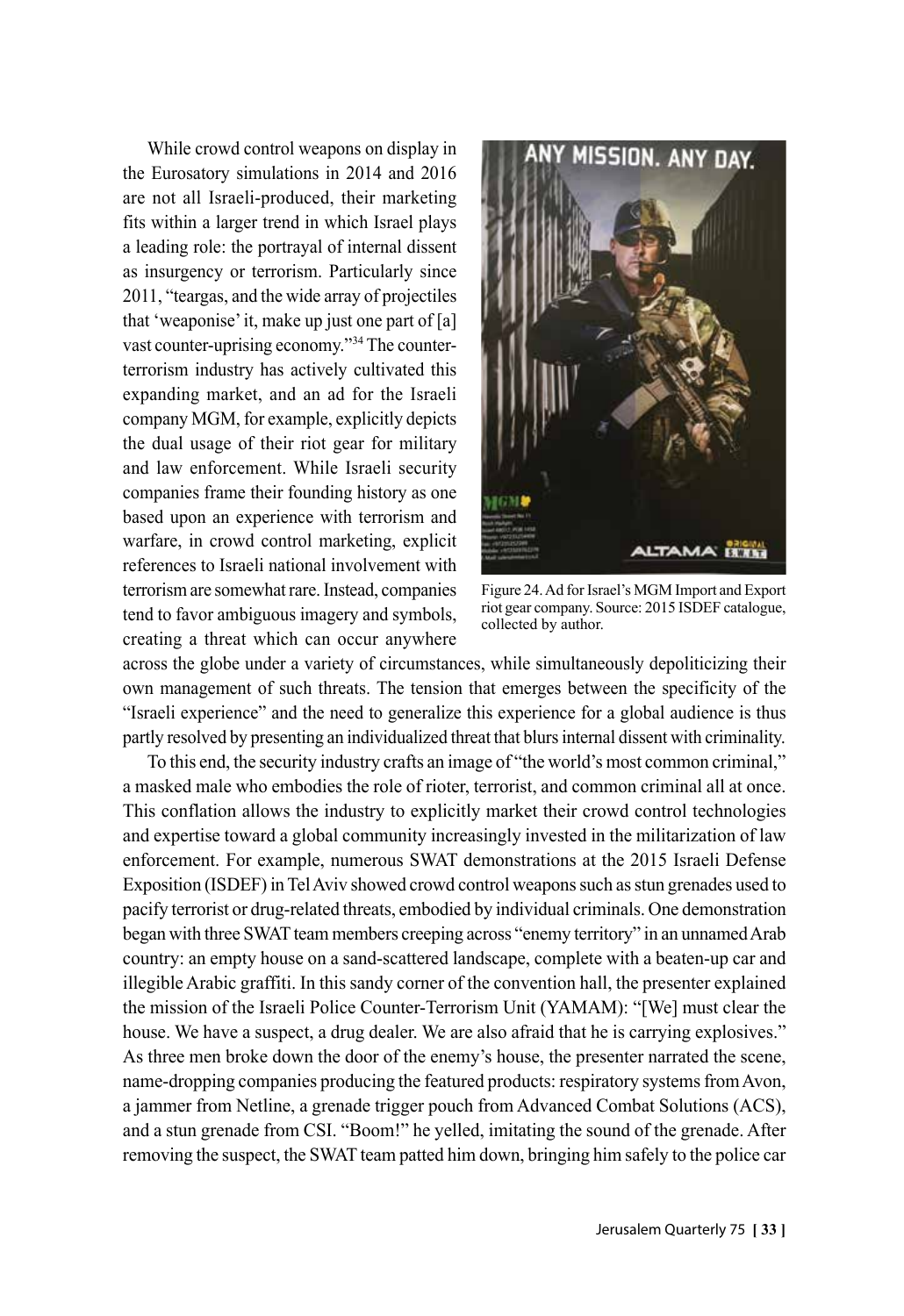in the vicinity. The arrest was quick, sterile, and smooth. Representatives of the Los Angeles Police Department stood by, vigorously taking notes. The audience erupted in applause.

 The demonstration of crowd control weapons (in this case, the stun grenade) to pacify a possible drug lord/terrorist reflects an ever-increasing dissolution of boundaries within the category of "threat" that in turn justifies militarized responses to demonstrators. As Tyler Wall argues, the "war on terrorism" increasingly slides into other perpetual security projects, such as the "war on crime" and "war on drugs," bringing together techniques of military and police power while ensuring a constant market demand for commodities aimed at pacification.35 These blurred lines reflect a wider trend of militarized policing, wherein equipment is not simply transferred from the military to the police, but is increasingly "researched and designed to simultaneously counter protest crowds, drug cartels, and combat forces."36

The CSI stun grenade showcased in this simulation has been used to disperse Palestinian activists attempting to set up a camp near the West Bank village of Burin in protest of Israeli settlement expansion.<sup>37</sup> In 2014, it was reportedly used on protesters in Ferguson. A journalist at the scene tweeted a photo of a flash bang shrapnel injury

and described how after the fiery hot canister singed his leg, a nearby protester's shirt caught fire.38 Despite such usage against civilian protesters, the ISDEF simulation legitimizes the use of the stun grenade by placing it in the context of a terrorist and/or drugrelated threat, embodied by an individual criminal. Although Israeli security companies explicitly brand themselves by emphasizing the country's profound knowledge and experience of terrorism, 39 Israeli security experience also has to be retrofitted to a wide variety of contexts, and, according to anthropologist Erella Grassiani, "this is mostly done by collapsing



Figures 25–26. The ISDEF Live Demonstration and Display Area, as described on the ISDEF website, features "68 sq. meters of space divided and designed to realistically replicate various combat zones, from a sandy desert or leafy terrain to an abandoned car or empty building, providing exhibitors with an excellent forum to recreate choreographed combat scenarios." Source: ISDEF Expo YouTube channel (accessed 9 July 2018).

the terrorist threat with a criminal threat, thus showing how the same security methods can be used for both instances, something which is debatable."40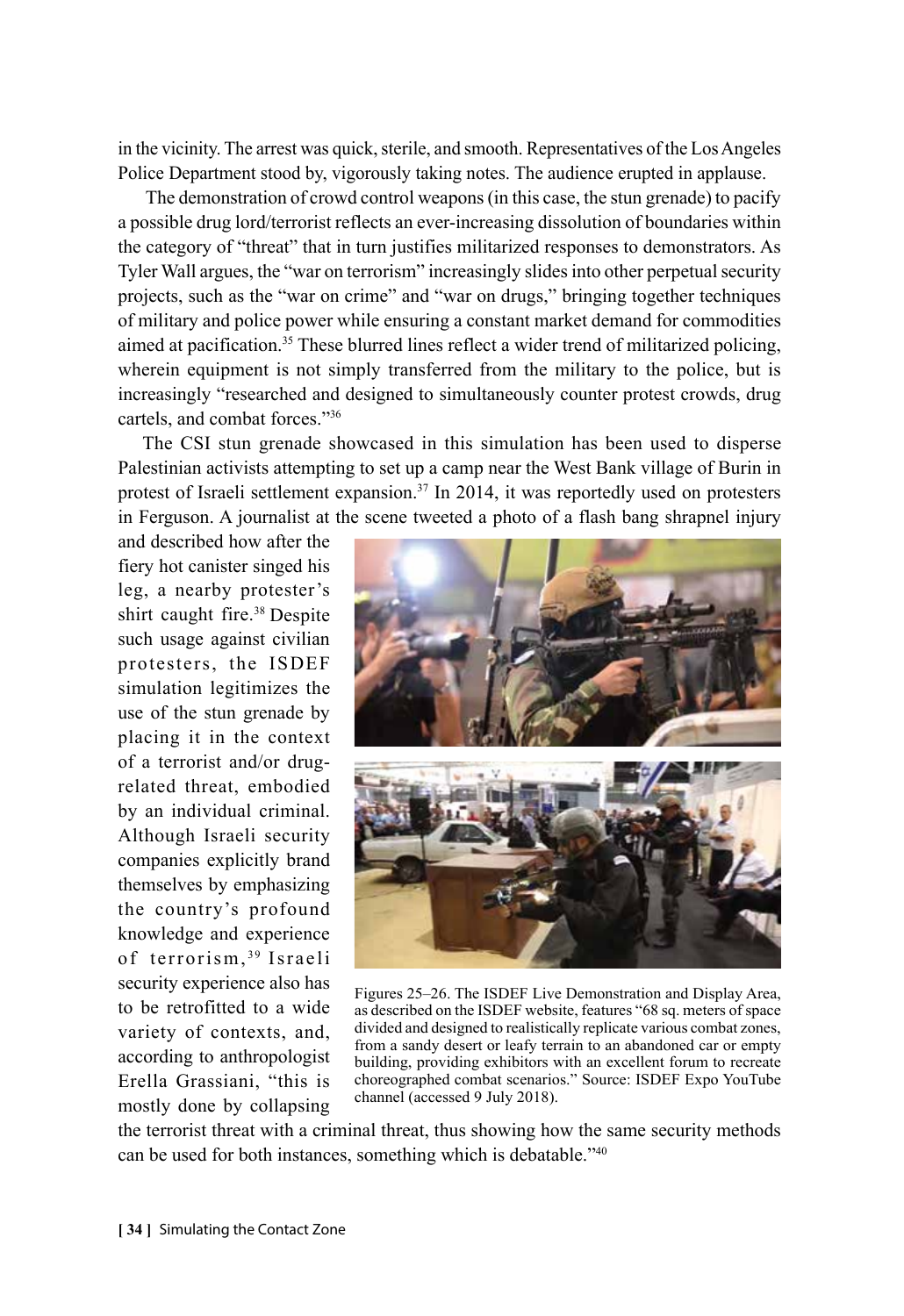This collapse of technological function, which allows for the smooth migration of weapons from counter-terrorism to crowd control, shows up in other security companies' sales narratives. ISPRA introduces their Protectojet Model 5 tear gas ejector as "originally developed as an anti-terror weapon for hostage situations, and later adopted for defensive and offensive riot control use."41 Similarly, Israeli company ACS proudly recounts how their trigger pouch, featured in the ISDEF demonstration above, was developed from lessons learned during the second intifada.<sup>42</sup>

The imaginary geography of risk materialized in the sandy model home in the ISDEF simulation, and which exists on an even larger scale in sites like the Tze'elim Urban Warfare Training Center known as Baladia City,<sup>43</sup> represents a world of low-tech barbarism, waiting to be defeated by the high-tech "civilization" embodied in the world of the security expo that surrounds it on all sides. Placing the threat inside a house scrawled with Arabic graffiti in the middle of what looks like a Middle Eastern desert town performs a "topographical reductionism," in which the visual motif of the desert "serves as essential decor of Arab history."44 The "architecture of enmity" needs no real population to inhabit its empty refugee camps. The securitized Other is merely implied. Of course, the ISDEF simulation does not claim a literal relationship to the real. It takes place in a controlled environment, mediated by an animated presenter and surrounded by an audience of flashing cameras. This is a "performative genre," which gains its authority "not from documenting an external reality, but through the productive force of the visual articulation itself: it does not transmit a situation, but acts on and into it."45 It is this productive force of the visual and performative that allows for a single individual, or even an empty, disembodied space, to stand in for a collective and globalized whole.

### **Constructing Vulnerability**

Furedi writes that the "autonomisation of fear has important implications for identity," not only in terms of who or what constitutes a threat, but also regarding who is considered "at risk."46 Increasingly, those placed within this category of risk are "seen to exist in a permanent condition of vulnerability," or the state in which "communities lack the emotional or psychological resources necessary to deal with change, to make choices, or to deal with adversity."47 Weekly Palestinian demonstrations against displacement and ongoing violence may be seen as an expression of vulnerability *as part of* resistance.48 However, just as images and symbols of activism have been appropriated and alienated from their original contexts in the service of security industry consumerism, so too has the industry appropriated the category of vulnerability. In its visual marketing of combat uniforms, armored vehicles, and shields, the industry in effect claims vulnerability for the police, military, and those rationalizing the subjugation of those without power.

This type of vulnerability is at odds with the image of strength and machismo projected by the global rise of what journalist Radley Balko terms the "warrior cop," present in images of militarized law enforcement patrolling the streets of New Orleans after Hurricane Katrina or dispersing protesters in Ferguson.49 The "warrior cop" roams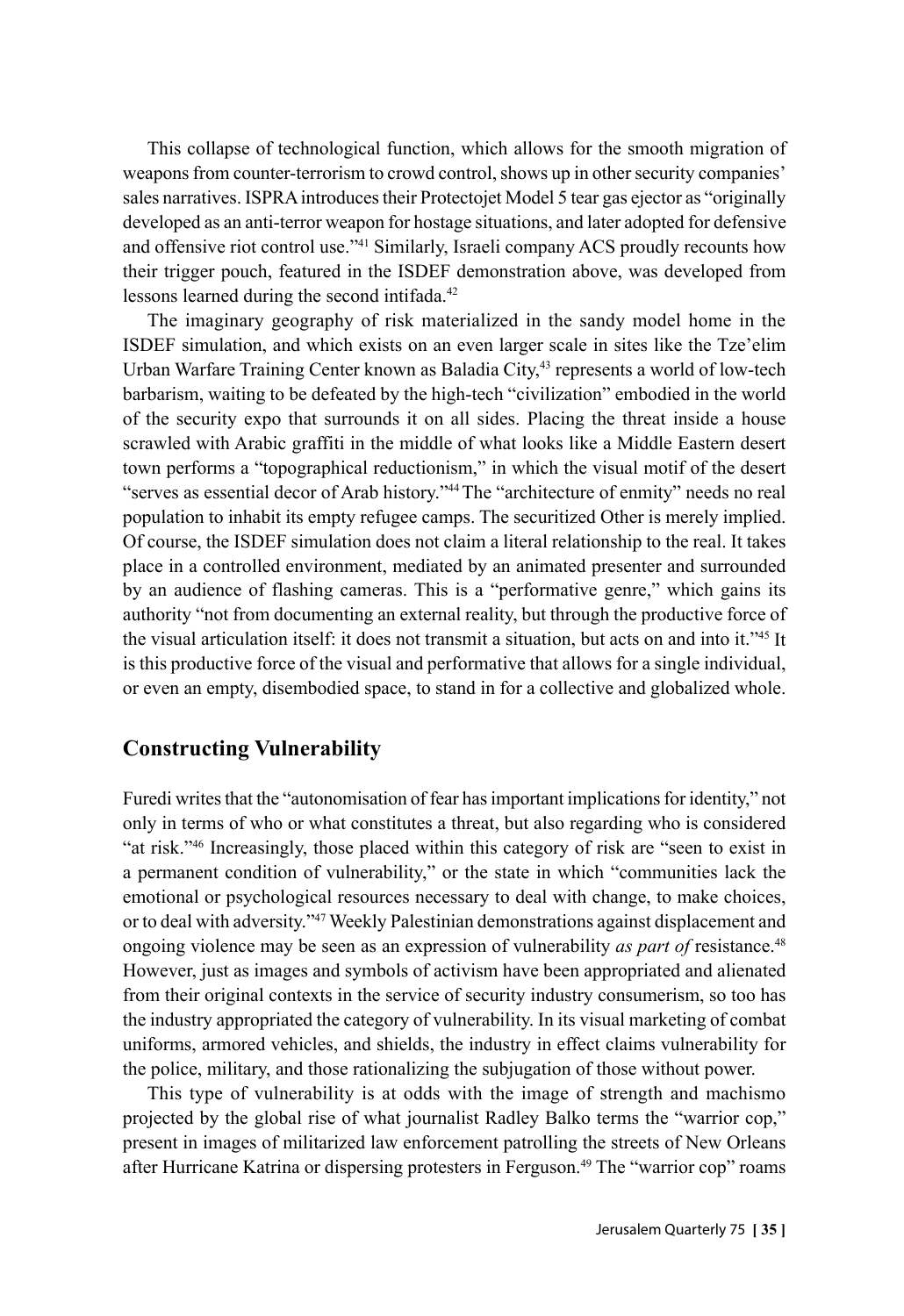the streets of Israel, too.50 In May 2015, *Ha'aretz* reported with alarm on mounted Israeli police officers using stun grenades, tear gas, Skunk, and water cannons to disperse crowds of young Ethiopian-Israelis: "The images out of Israel this Sunday looked like they could have been filmed in downtown Baltimore."51

Despite the ubiquity of the "warrior cop" discourse, which celebrates traits of physical toughness and aggressiveness, in my analysis of industry marketing material, I find what Anna Feigenbaum and Daniel Weissmann call the "rise of the vulnerable warrior*.*"52 Even with the steady decrease in fatalities among police officers in the United States since the 1970s, officers' vulnerability to attack has become a central justificatory discourse for an ever-expanding arsenal of military-grade equipment.53 Israeli crowd control industries also market an "understanding that police officers (or military personnel) are at a high enough risk of death that they must be heavily armed and allowed to cause violence to protect themselves."54 In advertisements for riot control equipment, bodies

of law enforcement are covered head to toe in militarized protective gear, their faces barely (and rarely) visible. TAR's "Law Enforcement" catalogue is full of these images, marketing riot suits that cover every inch of skin, all the way down to hand protection. The catalogue also contains pages devoted to types of helmets, gas masks, and shields, the latter containing shields that double as non-lethal weapons by providing electric shocks of 50,000 volts. In all cases, the warrior is represented with the image of a man, the implicit message being the need to protect the male body and masculinity.



Figures 27–30. The "vulnerable warrior" for sale. Source: TAR Ideal's "One Stop Shop" catalogue, collected by the author at ISDEF 2015.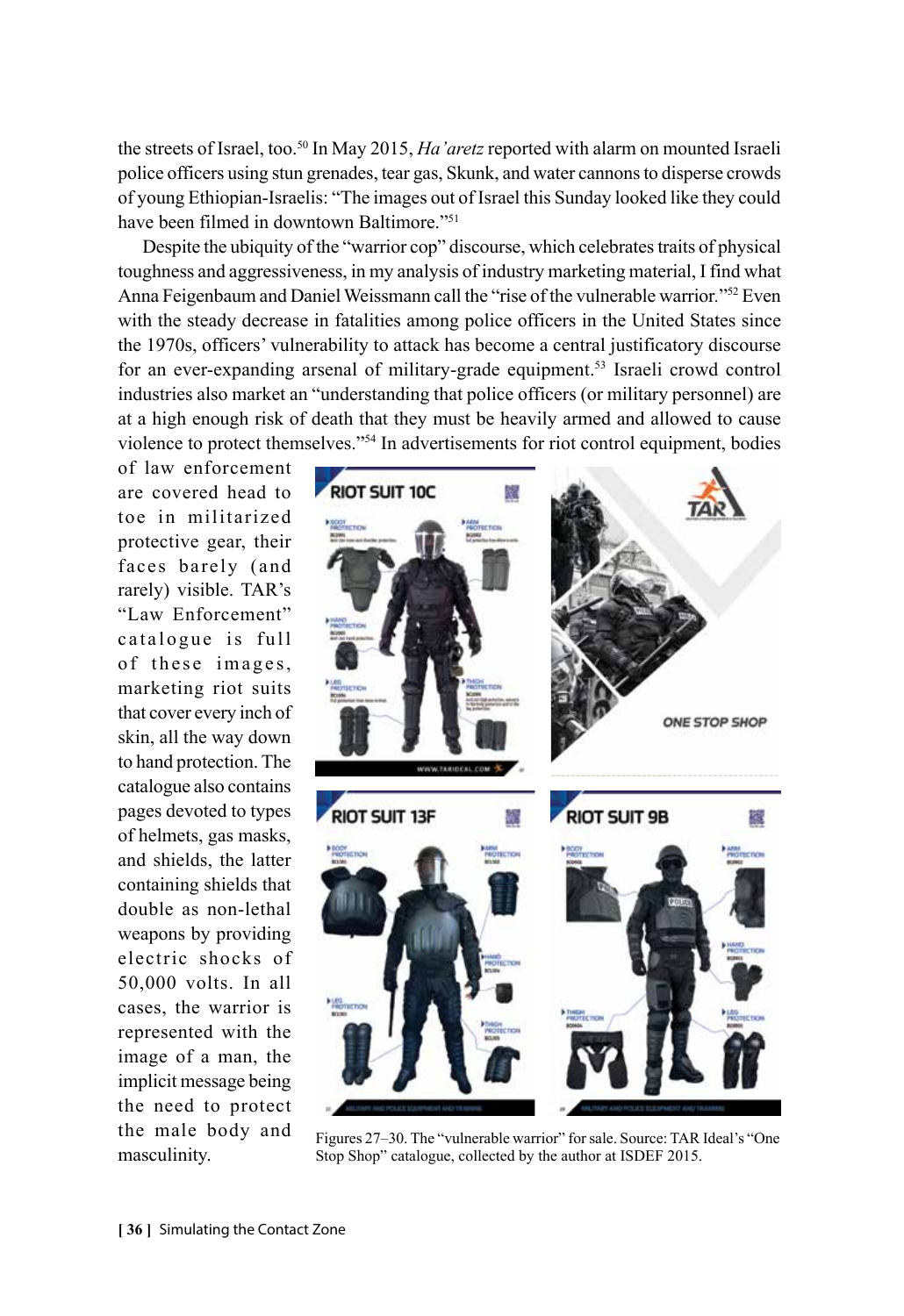Early images of cultural militarism in Israel are embodied in the status symbols of the Sabra fighters: the stocking cap, machine gun and the open vehicle, expressing the "freedom, machismo, and power" of the "cowboy of the Israeli wilderness."55 Yet the Israeli security industry today is centered around a vulnerable masculine body that is a hybrid of machine and organism. He inhabits paradoxical identities, "as perpetual victims of civilian violence and [as] strong warriors who should be feared."56 In denationalizing this body and cross-marketing its needs to both police and military, the industry creates an untouchable cyborg ripe for global circulability.



Figures 31–32. The "disembodied warrior" for sale. Source: TAR Ideal YouTube channel (accessed 30 April 2018).

The intense focus on officer protection runs through marketing videos for riot control. In TAR's riot control marketing video, after a montage of riots flashes across the screen, the camera zooms in on the vulnerable warrior preparing for battle, lingering on the officer tightening the knee pads on his riot suit and adjusting his helmet before taking on the threat outside. Later in the same video, the human disappears completely with only his equipment and outfit displayed.

The security industry not only appropriates vulnerability by granting it to those with power, but also by bestowing it upon the non-human. In almost all marketing videos, the "fear prototype" of the unruly crowd is accompanied by the burning of tires and the smashing of windows. In an image of a city intended to market the products of Israeli company Mifram, ranging from perimeter and border defense to crowd control and vehicle barriers, urban space is transformed into a battlefield in which protesters in the upper left-hand corner are the only visible threats.<sup>57</sup> On the company's website, products are sorted by "Protection Subject," where consumers can choose from city, bank, airport, harbor, perimeter/border, and VIP defense. In the cityscape, the protesters are placed next to a bank and an embassy, effectively framing them as threats to these capitalist and nationalist structures. In this model, the structures themselves are subjects of vulnerability that need protection.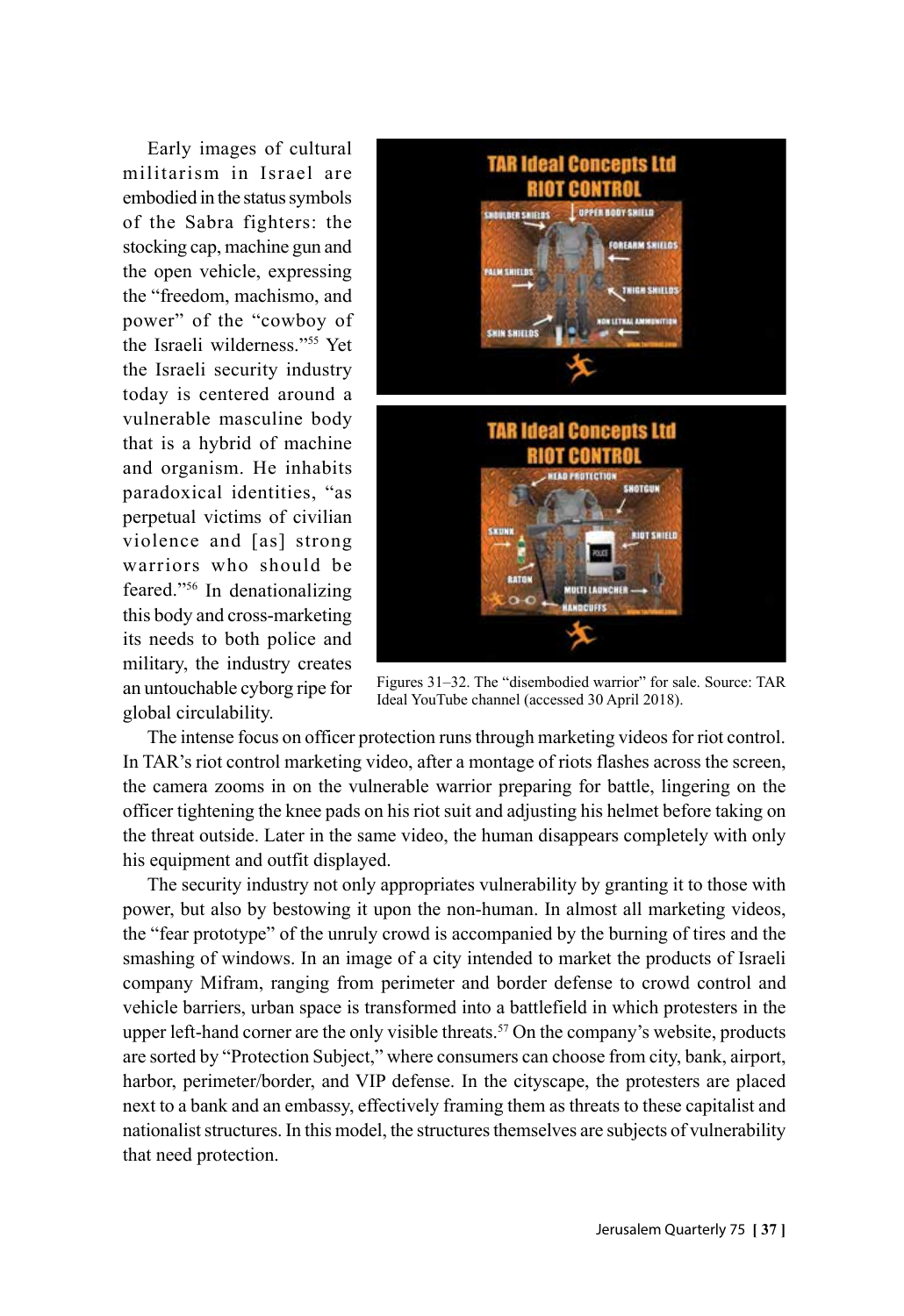

Figure 33. Mifram displays their range of security products. Source: Mifram website (accessed 30 April 2018).

The cooperation between the Israeli state and industry in protecting the separation wall during demonstrations in the West Bank parallel the use of tear gas and stun grenades in "protecting" the Maracana Stadium from anti–World Cup protesters in Brazil last year,<sup>58</sup> or the barrage of crowd control weapons unleashed on indigenous protesters in North Dakota in an effort to "protect" the construction of the destructive Dakota Access pipeline.<sup>59</sup> By placing property at the center of the "fear prototype," the Israeli crowd control industry effectively caters to a neoliberal logic that favors a marketable and militarized approach to the maintenance of the status quo, not only in its own backyard but on a global scale.

### **Constructing Solutions**

Finally, industry marketing performances revolve around an "industry savior complex," in which prototypes of controlled risk or vulnerability are swiftly followed by a range of technological solutions. The technology itself is the protagonist, doing its job with clean professionalism. Such techno-spectacle often works by turning the weapon into an object of beauty.<sup>60</sup> In the CSI video marketing for VENOM, for example, the camera circles the launcher multiple times, almost lovingly. Rafael's video for its Non-Lethal Remote Weapon State emphasizes the comfortable and safe interior of the vehicle, bringing the viewer in line with the perspective of the technology.

Other times, riot equipment is framed through discourses of corporate creativity and future-oriented innovation. Shrouding violent weapons in a discourse of consumerability follows from a longer history of integrated military, corporate, and leisure interests. Logics and technologies of the battlefield have expanded into civilian life.61 Yet the opposite is also true: technologies of war are increasingly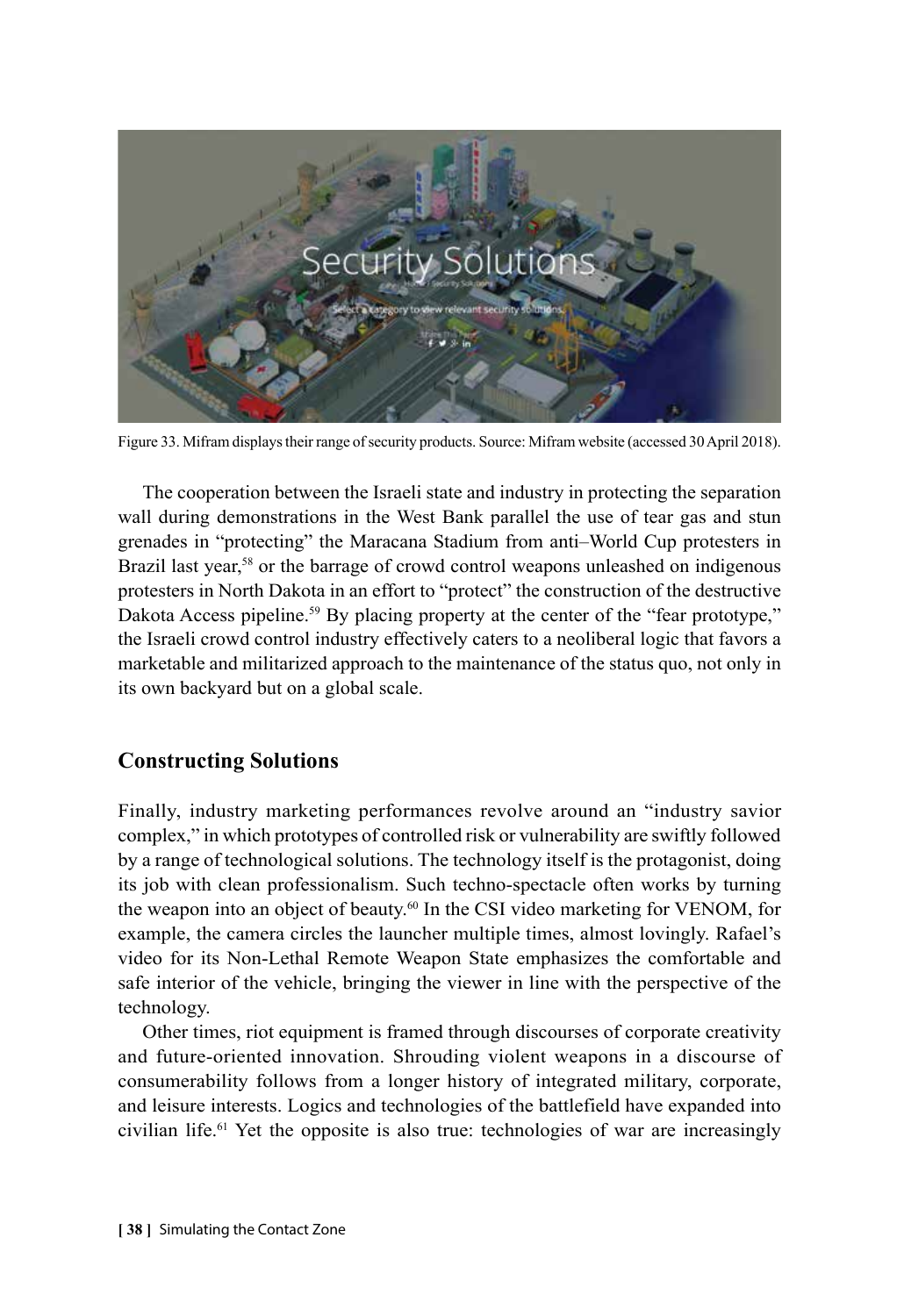framed in civilianizing language, and celebrated through the positive affects of hope, opportunity, and belonging. Technologies' usability is emphasized by placing them in the same framework as everyday mobile media technologies. Many of these weapons and the systems that enable their use are marketed through promoting their additional features, including "GPS wireless transmission capabilities, 3G/4G cellular support, and WiFi."<sup>62</sup>

The focus on "smart," WiFi-equipped weapons represents what I call the "iPhonization" of violent technologies. For example, Beit Alfa Technologies, a private company owned by kibbutz Beit Alfa that specializes in water cannon riot control vehicles, uses the language of adaptability and customizability to market its products.<sup>63</sup> A major selling point of the vehicle is that it is "flexible, adaptable, modular, and tailor made to match customer's precise requirements."64 This customizability allows for different modes of water streams which can all be injected with tear gas, pepper spray, or dye. It also boasts ease of usability as the operator can aim and shoot using "one simple-to-operate joystick type control." The marketing video for ISPRA's cyclone riot control unit emphasizes its camera system that allows "real time control of dynamic riot situations" and "smart solutions for crowd control."65 These technologies are also advertised as comfortable, light, and flexible. ISPRA's Trx Riot Suit promises to "deliver the highest protection from blunt force trauma without sacrificing comfort and mobility."66 Mifram boasts that their products offer "portability, modularity," "ergonomic features," and "smart designs, adapted to the client's needs [and] field and local conditions."  $CSI's<sup>67</sup>$  VENOM is celebrated as "combat[-ready], lightweight, and portable," with "truly unprecedented versatility and flexibility."68

The framing of technologies of violence in civilianizing language is also reflected in "green marketing," in which companies frame their weapons as environmentally friendly. The greening of crowd control is not necessarily only about Israel's distinct brand of environmentalism.69 Rather, it ensures the circulability of its companies' products on a global stage that increasingly requires "ethical" forms of pacification. ISPRA, for example, has an "Environment" tab on their website which describes their goal of replacing dangerous materials with those that are "user and environment, friendly." Skunk too, is constantly flaunted as an eco-friendly solution. On its website, Odortec describes itself as a "green company," whose ingredients are "100% safe for people, animals and plants, as well as harmless to the natural environment."70 Yet while the company boasts that its Skunk offers a humanitarian "alternative to rubber bullets and tear gas," the use of the Skunk and other sensorial non-lethal weapons still represent a form of atmospheric policing and collective punishment.71 Despite its purported organic nature, Skunk turns "the square, the march, the public assembly into a toxic space, taking away what is so often the last communication channel people have left to use."<sup>72</sup> As Feigenbaum writes, "If the right to gather, to speak out, is to mean anything, then we must also have the right to do so in air we can breathe."73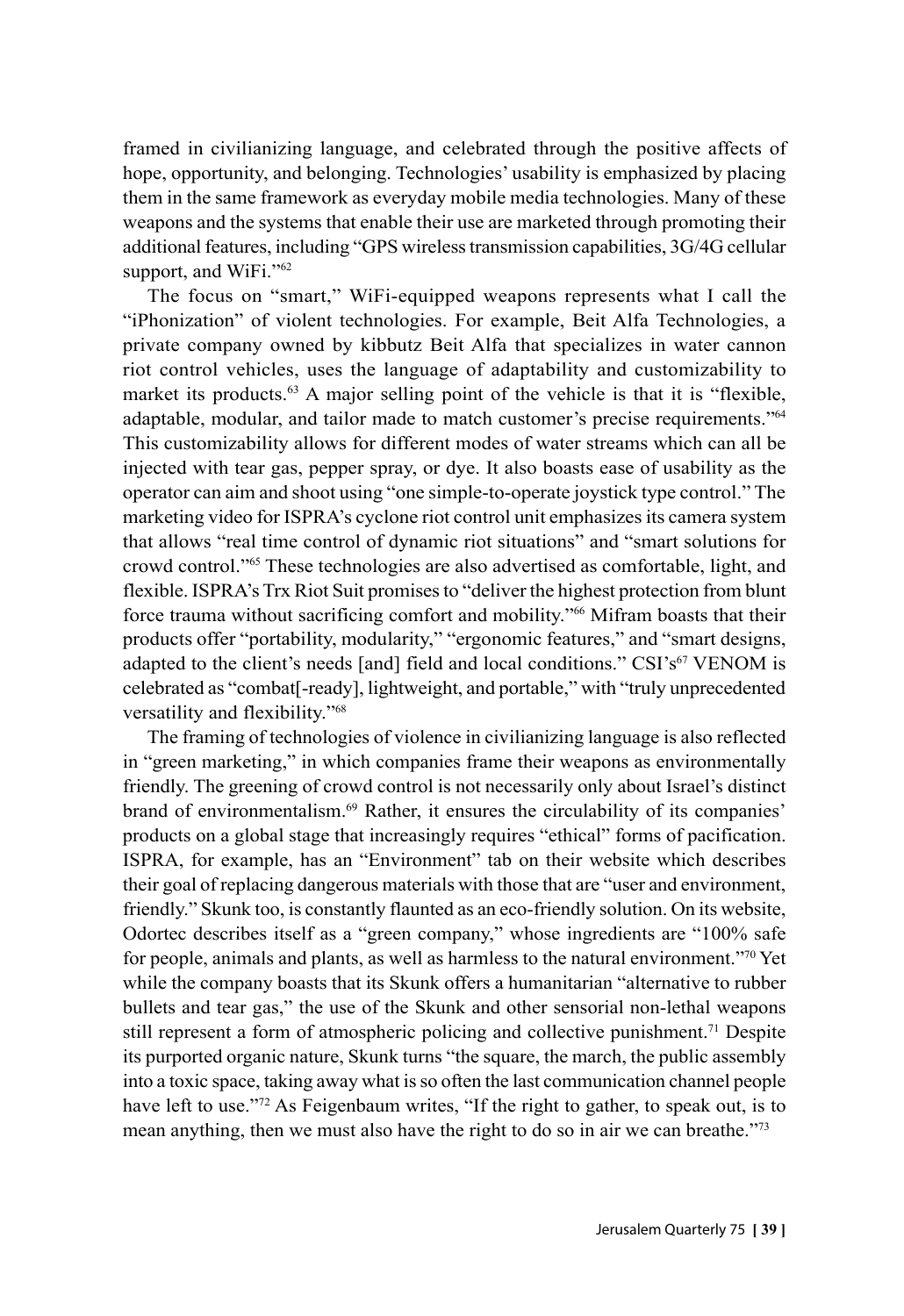

Figure 34. A "dynamic word map" used to advertise the Skunk. Source: iHLS website, posted 22 March 2015, online at i-hls.com/archives/59556 (accessed 30 April 2018).

Even the classification of "non-lethal" allows these products to fit within what Adi Ophir terms "moral technologies," a complex humanitarian assemblage used to exercise contemporary violence and govern the displaced, the enemy and the unwanted.<sup>74</sup> While the use of tear gas originated in colonial contexts that saw native populations as inferior and in need of management, $7<sup>5</sup>$  the contemporary proliferation of such weapons is tied to the growth of a global, corporate PR industry, and the perception that modern forms of policing and occupation must be lawful and benevolent. The Israeli riot control marketplace explicitly caters to that need. In an interview, British non-lethal weapons expert Malcolm Davies spoke about how the "Scream," an acoustic weapon used to disperse demonstrations in the West Bank, is meticulously tested so as not to cross the line into lethality.<sup>76</sup> While it "could be dialed up for lethal effects," tests have determined the precise number of feet necessary to keep between the system and demonstrators to ensure its non-lethality.<sup>77</sup> Beit Alfa's high-pressure water control system similarly specifies that it be kept "131 feet" from "an average-sized human."<sup>78</sup>

Such information is often to be found in user manuals provided by companies in an attempt to regulate the operation of their weapons on the ground. The ISPRA manual depicts two triangles, representing "common results" and "optimal results" respectively, the latter equally balancing three points: public safety, compliance, and police force safety.<sup>79</sup> The manual goes on to describe different stages of force escalation, introducing new products with each step: first there is pepper spray, followed by tear gas, then rubber pellets, and so on. Similarly, the CSI catalogue features DEFCON: Degree of Force – Consequence, an "escalation of force model" for end-users, beginning with physical presence and moving into verbalization, soft pain compliance, intermediate control technique, suppress and degrade technique, and, finally, lethal force. $80$  Each step is represented by a colored icon that corresponds to a different line of associated weaponry.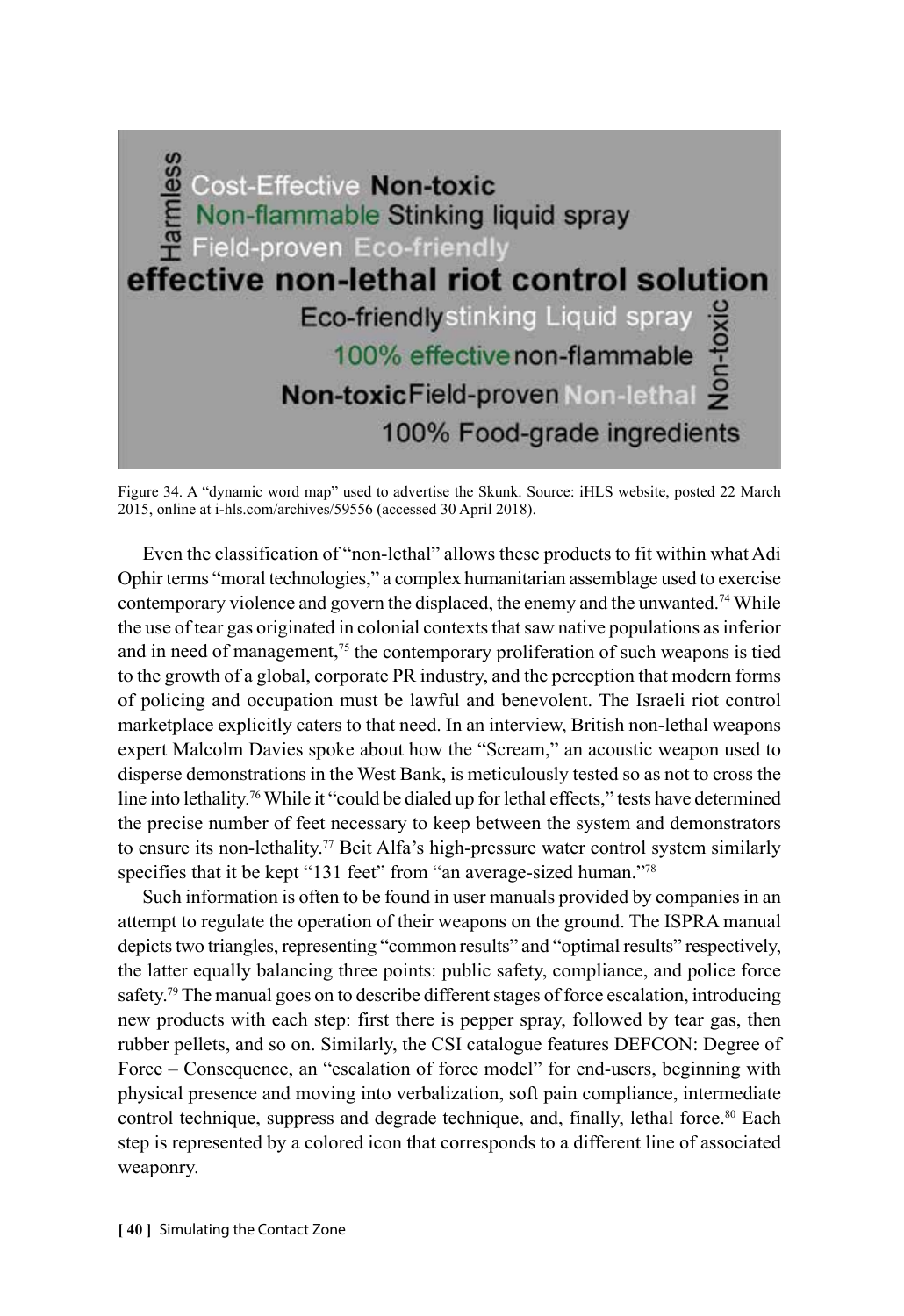

Figure 35. Illustration of ISPRA's CEFC Controlled Escalation of Force Concept, Source: ISPRA 2017 Catalogue, 3 (accessed 30 April 2018).

These manuals provide military and law enforcement a safe script with which to properly use their products on the ground, while offering consumers a different product for every occasion. They also work to flatten and equate all contexts in which such products will be used, once again invoking a gentle "stock solution" that can circulate internationally under a variety of circumstances. Like the demonstrations enacted at ISDEF and Eurosatory, each scenario ends with applause and the targets of violence walk away unscathed.

## **Conclusion**

The Israeli security industry has achieved international recognition in large part through effective branding. It is precisely its use of ambiguous global imagery that grants it circulability. Whether by transforming a West Bank protest into a stock image, using discourses of vulnerability to market a global need, or framing products as ethical or environmental, the industry mediates violence through a sellable script that can be replicated (but also subverted) in protest battlegrounds around the world. In analyzing corporate performances of violence, however, it is crucial to exercise what W. J. T. Mitchell terms a "comparative gaze," an act of double vision that brings together two different scenes.81 Critical seeing is always an act of double vision: "Either one looks and then looks again at what was hidden or forgotten, or one looks at a view while remembering another view."82 If industry marketing constitutes an act of ambiguity and erasure, a critical seeing summons the very real and violent effects of crowd control weapons. A critical way of seeing is thus key to understanding how "shared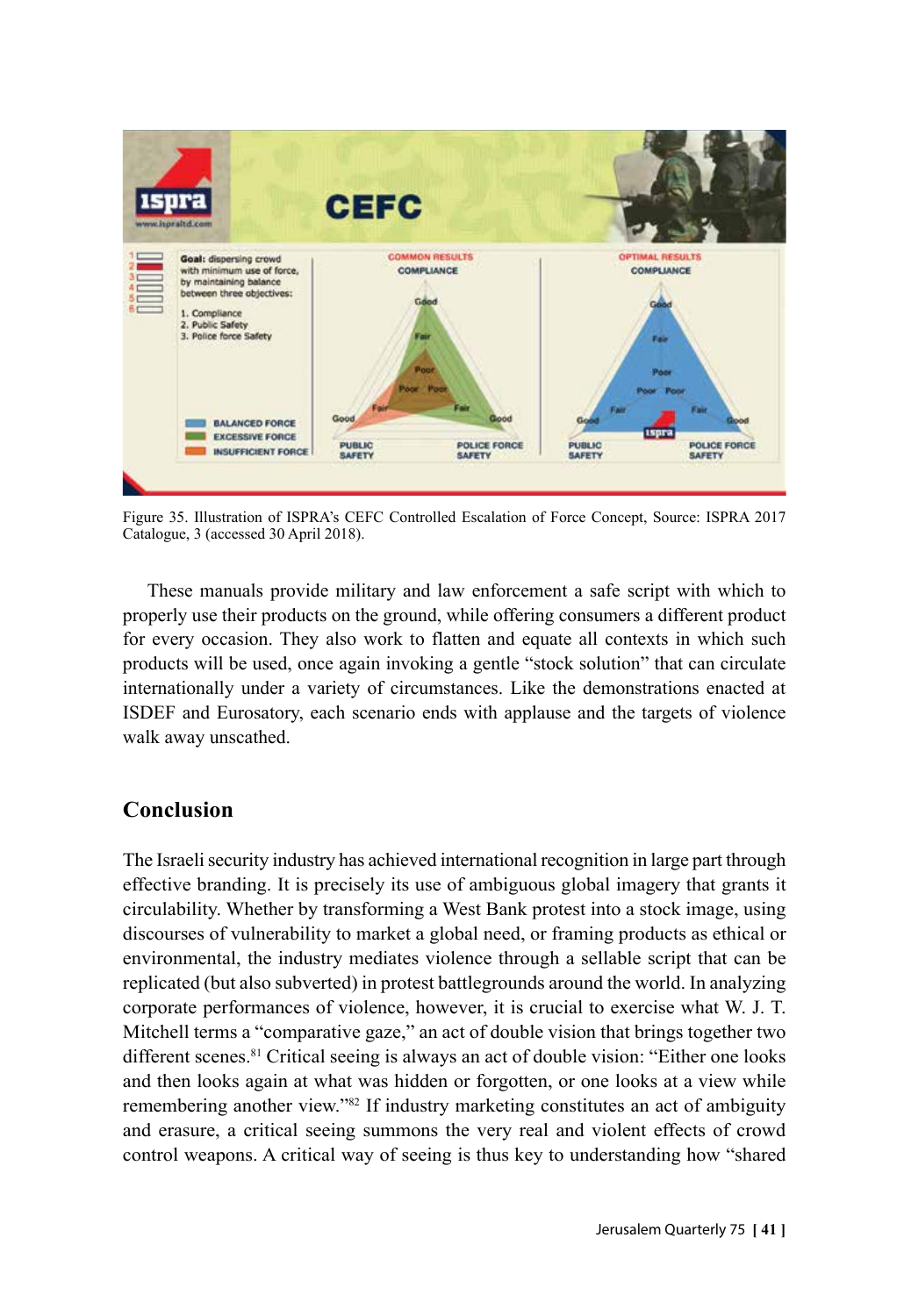justificatory discourses" of government, military, and corporation operate smoothly on a global scale, and more importantly, how they can be undone.<sup>83</sup>

Just as the riot control industry obscures symbols and images of resistance by making them into stock marketing material, Palestinians have appropriated objects of control into artistic or memorializing practices.<sup>84</sup> While the industry markets their products for global "events," using the language of "event preparedness," the ubiquity of tear gas canisters and rubber bullets in Palestinian art and memorials delinks them from singular instances and instead declares them as part of an everyday experience of structural oppression. These platforms are essential for unraveling a reductive culture of fear that tells us little about agency or the courage and creativity at the heart of resistance.

*Shimrit Lee is a PhD candidate in Middle Eastern and Islamic Studies at New York University. Her dissertation explores how Israel's security industry disseminates products of warfare to global audiences through cultural practices of advertising, exhibition, and performance.*

#### **Endnotes**

- 1 Mark Molloy, "Palestinians Tweet Tear Gas Advice to Protesters in Ferguson," *Telegraph*, 14 August 2014, online at www.telegraph.co.uk/ news/worldnews/northamerica/usa/11036190/ Palestinians-tweet-tear-gas-advice-to-protestersin-Ferguson.html (accessed 28 April 2018); Robert Mackey, "Advice for Ferguson's Protesters From the Middle East," *New York Times*, 14 August 2014, online at www.nytimes. com/2014/08/15/world/middleeast/advice-forfergusons-protesters-from-the-middle-east. html?  $r=0$  (accessed 28 April 2018).
- 2 CSI is the parent company of brand name Combined Tactical Systems (CTS), among others. See CSI website, online at www. combinedsystems.com/ (accessed 11 July 2018).
- 3 "Proven Effectiveness: Crowd Control Weapons in the Occupied Palestinian Territories," Who Profits Research Center, last modified April 2014, online at whoprofits.org/sites/default/files/ weapons\_report-8.pdf (accessed 28 April 2018).
- 4 Ilan Pappe writes about the use of tear gas to disperse Land Day demonstrations in Shifa 'Amr in 1976, in Pappe, *The Forgotten Palestinians: A History of the Palestinians in Israel* (New Haven, CT: Yale University Press, 2013), 130. During the first intifada (1987–1993), Amnesty International reported numerous cases of death involving tear-gas inhalation. See "The Misuse of Tear Gas by Israeli Army Personnel in the Israeli Occupied Territories," Amnesty International, last modified June 1988, online at

adalahny.org/downloadable-files/995/amnestyinternational-report-misuse-tear-gas-israeliarmy-personnel-1988 (accessed 28 April 2018).

- 5 See Amahl Bishara, "Sovereignty and Popular Sovereignty for Palestinians and Beyond," *Cultural Anthropology* 32, no. 3 (2017): 349– 358.
- 6 Neve Gordon, "Israel's Emergence as a Homeland Security Capital," in *Surveillance and Control in Israel/Palestine: Population, Territory, and Power*, eds. Elia Zureik, David Lyon, and Yasmeen Abu-Laban (New York: Routledge, 2010), 158.
- 7 "ADL Brings Law Enforcement Executives to Israel to Study Counter-Terrorism," *ADL Blog*, 14 September 2016, online at dc.adl.org/adlbrings-law-enforcement-executives-to-israel-tostudy-counter-terrorism-2/ (accessed 28 April 2018).
- 8 Max Blumenthal, "From Occupation to 'Occupy': The Israelification of American Domestic Security," *al-Akhbar*, 2 December 2011, online at english.al-akhbar.com/node/2178 (accessed 28 April 2018).
- 9 Rhys Machold, "Re-enacting Israel's Counterterror Omnipotence: An Opening," *Antipode*, 19 February 2015, online at wp.me/p16RPC-17l (accessed 21 November 2017).
- 10 "Proven Effectiveness," Who Profits Research Center, 19.
- 11 See "Crowd Control: Israel's Use of Crowd Control Weapons in the West Bank," B'Tselem,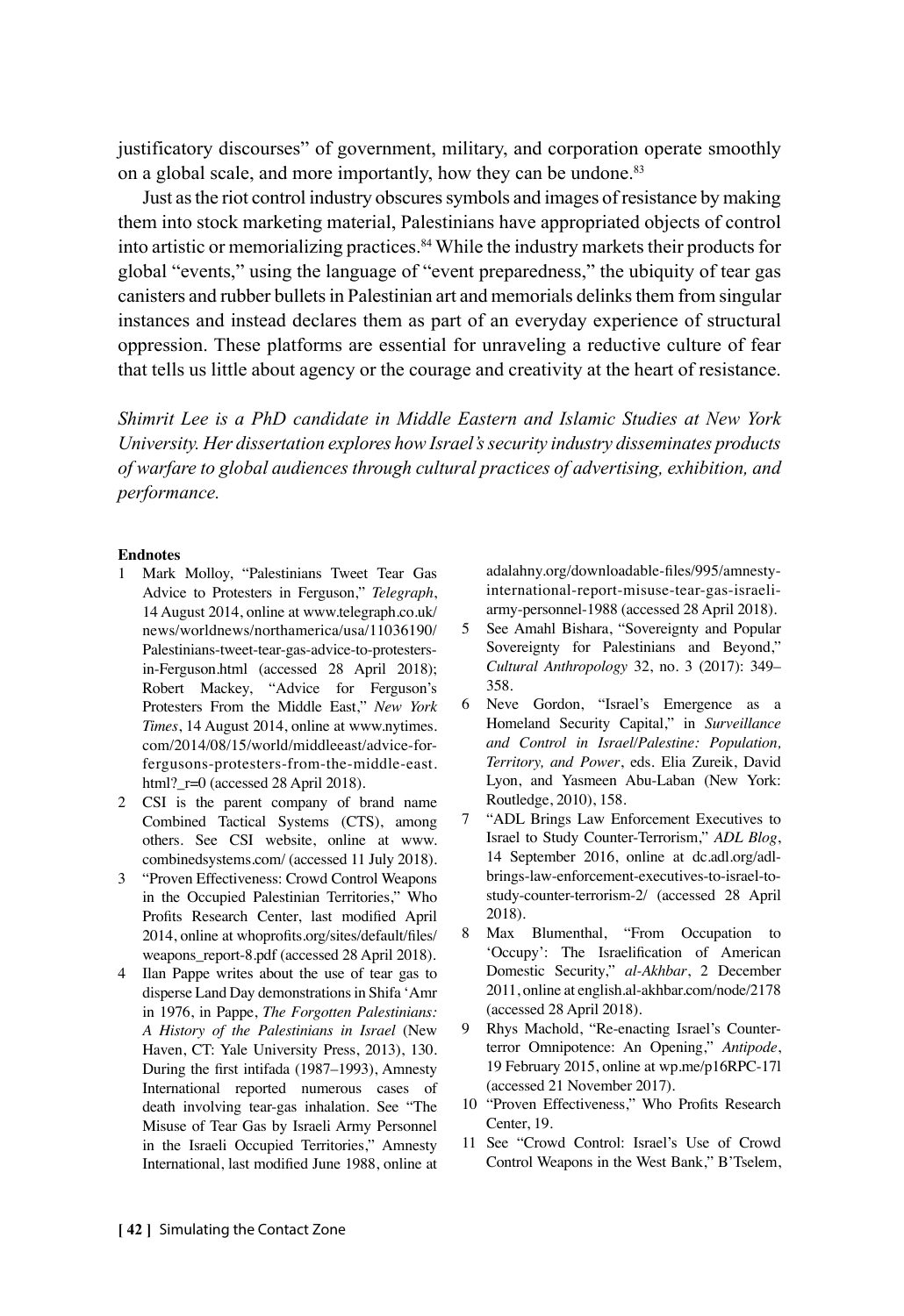last modified January 2013, online at www. btselem.org/download/201212\_crowd\_control\_ eng.pdf (accessed 28 April 2018). For more on the CSI Tactical Mini Bank see Abbie Nehring, "'Less Lethal' Flash-Bangs Used in Ferguson Leave Some Feeling the Burn," *ProPublica*, 22 August 2014, online at www.propublica.org/ article/less-lethal-flash-bangs-used-in-fergusonleave-some-feeling-the-burn (accessed 28 April 2018).

- 12 See Haggai Matar, "Mustafa Tamimi: A Murder Captured on Camera," *+972 Magazine*, 11 December 2011, online at 972mag.com/mustafatamimi-a-murder-captured-on-camera/29459/ (accessed 28 April 2018); Rania Jawad, "Staging Resistance in Bil'in: The Performance of Violence in a Palestinian Village," *TDR: The Drama Review* 55, no. 4 (Winter 2011): 133.
- 13 See Alex Heck and Gabi Schlag, "Securitizing Images: The Female Body and the War in Afghanistan," *European Journal of International Relations* 19, no. 4 (2013): 891–913; and Juha A. Vuori, "Pictorial Texts," in *Research Methods in Critical Security Studies: An Introduction*, eds. Mark B. Salter and Can E. Mutlu (London: Routledge, 2013), 199–202.
- 14 "CTS Venom," Combined Systems, Inc., online at www.combinedsystems.com/ products/?cid=147 (accessed on 28 April 2018).
- 15 "VENOM 2014," YouTube video, 4:00, posted by Combined Systems, Inc*.*, 29 September 2014, www.youtube.com/ watch?v=bqq2PXWVl40&t=70s (accessed 28 April 2018).
- 16 Frank Furedi, "The Only Thing We Have to Fear Is the 'Culture of Fear' Itself," *Spiked*, 4 April 2007, online at www.spiked-online. com/newsite/article/3053#.WgxSLhNSxE4 (accessed April 28 2018).
- 17 Barry Buzan, Ole Wæver, and Jaap de Wilde, *Security: A New Framework for Analysis* (Boulder: Lynne Rienner, 1998), 24. Successful securitization also depends on an audience's openness to "accept the legitimacy of the security speech act based on the perceived existential threat that the object of securitization poses."Daniel Goldstein, "Toward a Critical Anthropology of Security," *Current Anthropology* 51, no. 4 (2010): 492.
- 18 "Blast Type Grenades," ISPRA, www.ispraltd. com/Product.asp?PiD=0.4.17&id=27 (accessed 28 April 2018).
- 19 "Blast Type Grenades."
- 20 "TAR Company Profile 2017," TAR Ideal Concepts Ltd., online at www.tarideal.

com/images/TAR\_COMPANY% 2 0 PROFIL\_2017%20interactive%20(s)1.pdf (accessed 28 April 2018).

- 21 Jean Baudrillard argued that the contemporary world is a simulacrum, where reality has been replaced by false images to such an extent that one cannot distinguish between the real and the simulated. Baudrillard claimed that "the Gulf War did not take place," meaning that the television event *out*-represented the real thing, pushing the war into the realm of the screen and the hyperreal. Jean Baudrillard, *Simulacra and Simulation*, trans. Sheila Faria Glaser (Ann Arbor, MI: University of Michigan Press, 1994). Ella Shohat, Chris Norris, and others critiqued this framing, arguing that while some groups watched the war from an antiseptic distance, others lived it "in the company of death, dismemberment, disease and famine." See Ella Shohat and Robert Stam, *Unthinking Eurocentrism* (New York: Routledge, 1994), 122; Christopher Norris, *Uncritical Theory: Postmodernism, Intellectuals, and the Gulf War* (Amherst, MA: University of Massachusetts Press, 1992).
- 22 "Riot Control," YouTube video, 2:56. posted by TAR Ideal, 6 November 2013, www.youtube. com/watch?v=LSQwtzezydo (accessed 28 April 2018).
- 23 This is the language used by ActiveStills, an organization that undertakes and archives "struggle photography" in Israel/Palestine. A recent book compiles the group's photographs to document "daily acts of resistance; painful encounters with brutal police tactics; and communities standing side by side against human rights violations in the region." Vered Maimon and Shiraz Grinbaum, eds. *Activestills: Photography as Protest in Israel/Palestine* (Pluto Press, 2016), 33. While ActiveStills is not sure whether their work has been misused in this specific context, Shiraz Grinbaum and Oren Ziv of the group told me of numerous instances where it had been repurposed by right-wing Israelis, often with the ActiveStills watermark visible.
- 24 Machold, "Reconsidering the laboratory thesis: Palestine/Israel and the geopolitics of representation," *Political Geography* 65 (2018): 91.
- 25 "Skunk Weapon to Go Overseas," iHLS, 28 June 2015, online at i-hls.com/archives/63672 (accessed 28 April 2018).
- 26 "Skunk Weapon to Go Overseas."
- 27 Mark Nunes, ed., *Error: Glitch, Noise, and Jam*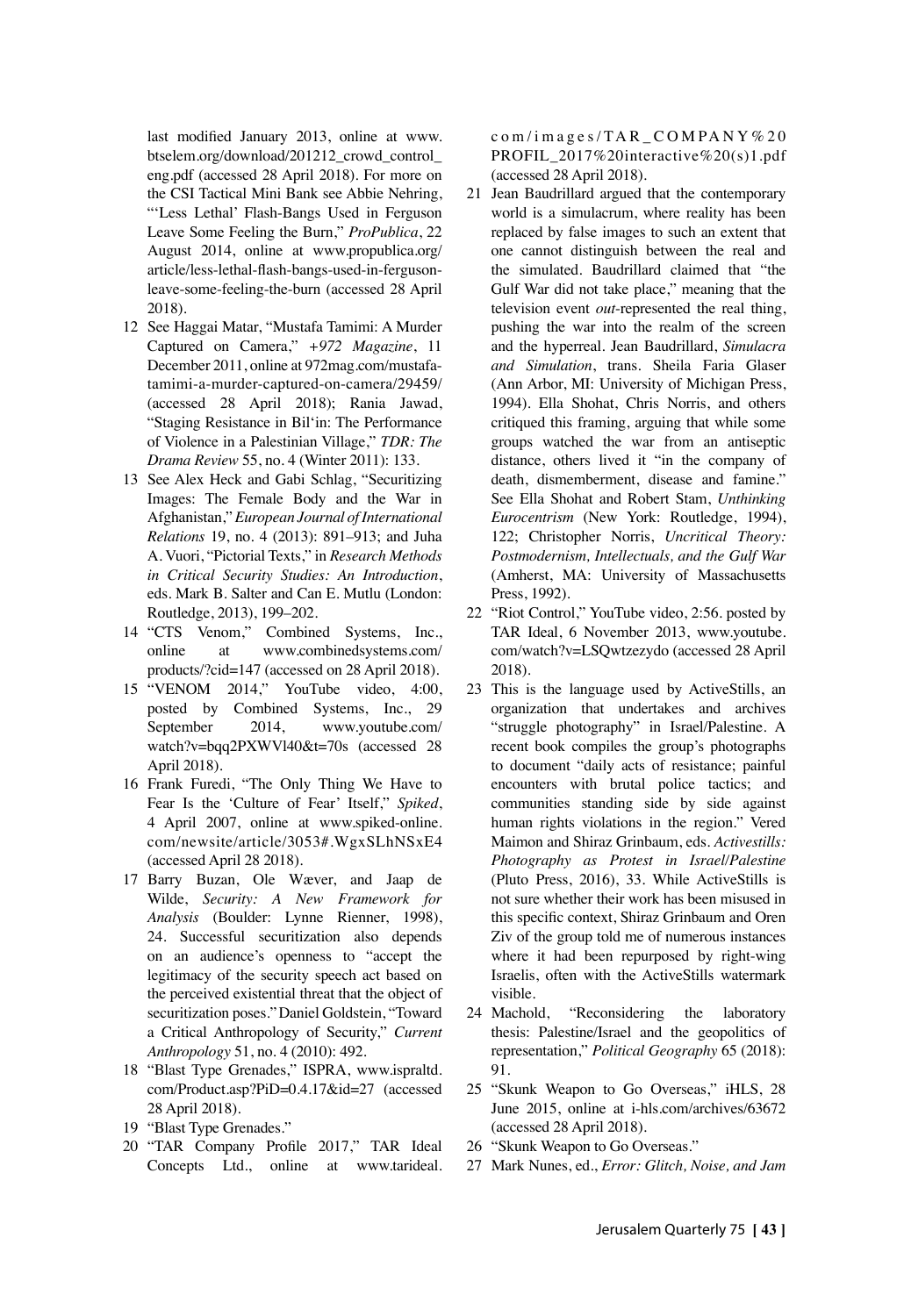*in New Media Cultures* (New York: Continuum, 2011), 15.

- 28 Christopher Grant Ward, "Stock Images, Filler Content, and the Ambiguous Corporate Message," *M/C Journal* 10, no. 5 (Oct. 2007), online at www.journal.media-culture.org. au/0710/04-ward.php (accessed 28 April 2018).
- 29 "New Non-lethal Law Enforcement Solution," iHLS, 25 March 2015, online at i-hls.com/ archives/59706 (accessed 28 April 2018).
- 30 "New Non-lethal Law Enforcement Solution."
- 31 "Rafael Samson NL," YouTube video, 2:27, posted by Rafael, 13 November 2013, www. youtube.com/watch?v=6k4gAw0lq2M&t=1s (accessed 28 April 2018). Further information on the Samson can be found at: "Samson Non-Lethal Remote Weapon Station NL RWS," Rafael brochure, online at www.rafael. co.il/5697-741-en/Marketing.aspx (accessed 28 April 2018).
- 32 Ernst Bloch, "Heritage of Our Times," trans. N. Plaice and S. Plaice (Cambridge, MA: MIT Press, 1990), as quoted in Allen Feldman, "On Cultural Anesthesia: From Desert Storm to Rodney King," *American Ethnologist* 21, no. 2 (May 1994): 406.
- 33 Physicians for Human Rights reported thirtyfour tear gas–related deaths at the hands of Bahraini security forces between 2011 and 2013. While France had banned the export of all riot control products to Bahrain in 2011, the products later surfaced even after the ban went into effect. See "Tear-Gas Related Deaths in Bahrain," Physicians for Human Rights, online at physiciansforhumanrights.org/issues/ persecution-of-health-workers/bahrain/bahraintear-gas-deaths.html (accessed 18 April 2018); "France NCP Announces Agreement Regarding French-Manufactured Tear Gas in Bahrain," Americans for Democracy and Human Rights in Bahrain, 25 July 2016, online at www.adhrb. org/2016/07/france-ncp-statement-regardingoecd-complaint-filed-tear-gas-company/ (accessed 28 April 2018); and "ADHRB vs. SAE Alsetex, Etienne Lacroix Group," *OECD Watch*, 19 August 2015, online at www.oecdwatch.org/ cases/Case\_472 (accessed 28 April 2018).
- 34 Anna Feigenbaum, "Teargas: A Booming Market in Repressing Dissent," *Guardian*, 7 June 2013, online at www.theguardian.com/ commentisfree/2013/jun/07/teargas-boomingmarket-turkish-protests?commentpage=1 (accessed 28 April 2018).
- 35 Tyler Wall, "Unmanning the Police Manhunt: Vertical Security as Pacification," *Socialist*

*Studies/Études socialistes* 9, no. 2 (2013): 35.

- 36 Anna Feigenbaum and Daniel Weissmann, "Vulnerable Warriors: The Atmospheric Marketing of Military and Policing Equipment Before and After 9/11," *Critical Studies on Terrorism* 9, no. 3 (2016): 284.
- 37 "Israeli security forces dismantle Palestinian protest camp," *Madhyamam*, 3 February 2013, online at www.madhyamam.com/en/node/8740 (accessed 28 April 2018).
- 38 Abbie Nehring, "'Less Lethal' Flash-Bangs Used in Ferguson Leave Some Feeling the Burn," *Epoch Times*, 23 April 2014, online at www.theepochtimes.com/less-lethal-flashbangs-used-in-ferguson-leave-some-feeling-theburn\_903972.html (accessed 28 April 2018).
- 39 Erella Grassiani, "Commercialised Occupation Skills: Israeli Security Experience as an International Brand," in *Security/Mobility: Politics of Movement*, eds. Matthias Leese and Stef Wittendorf (Manchester: Manchester University Press, 2017), 65.
- 40 Grassiani, "Commercialised Occupation Skills," 65.
- 41 "Innovation," ISPRA, online at www.ispraltd. com/Page.asp?PiD=0.2&id=8 (accessed 20 November 2017).
- 42 In an article praising the ACS trigger pouch, iHLS recounts how Nir Shaul, in charge of an "operation to capture the head of Islamic Jihad in the West Bank" during the second intifada, shattered his palm due to a faulty grenade pouch. In response, after entering the private sector, he developed a "state-of-the-art grenade pouch." See "Injury in Battle Leads to New Grenade Pouch," iHLS, 18 February 2016, online at i-hls. com/archives/68354 (accessed 30 April 2018).
- 43 Baladia City is a fake Arab town in the Negev funded largely through U.S. military aid for joint U.S.-Israeli urban combat training. Each of Israel's major military tactics in the Middle East over the past three decades – including the invasion of Beirut, the first and second intifadas, and the redeployment from Gaza – was performed in advance in Baladia. In 2008, U.S. special forces joined Israeli forces for a joint battle simulation exercise on the site in preparation for the Battle of Fallujah. See Adam Broomberg and Oliver Chanarin, *Chicago*  (London: SteidlMACK, 2007); Barbara Opall-Rome, "Marines to Train at New Israeli Combat Center," *Marine Corps Times*, 24 June 2007; Julie Stahl, "U.S. Marines Train in Israeli Warfare Camp," *CBN News*, 17 August 2011; Yoav Zitun, "American Paratroopers Train with IDF's Egoz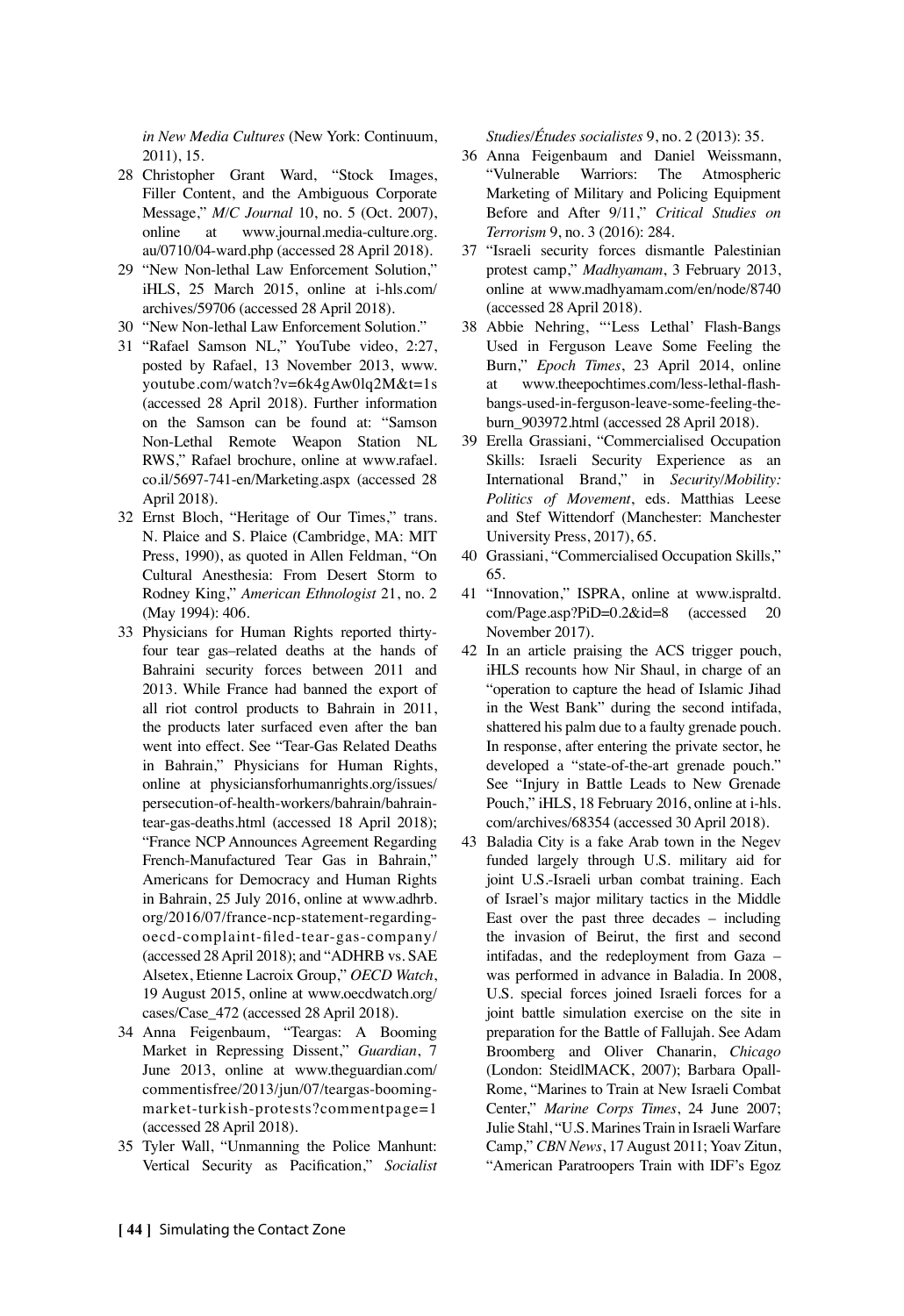Unit in Israel," *YNet News*, 3 December 2015; "IDF Special Forces, U.S. Marines Train for Combating ISIS in Negev Drill," *Jerusalem Post*, 28 July 2016, online at www.jpost.com/ Israel-News/IDF-special-forces-US-Marinestrain-for-combating-ISIS-in-Negev-drill-462613 (accessed 24 September 2018).

- 44 Shohat and Stam, *Unthinking Eurocentrism*, 148.
- 45 Lene Hansen, "Theorizing the Image for Security Studies: Visual Securitization and the Muhammad Cartoon Crisis," *European Journal of International Relations* 17, no. 1 (2011): 60.
- 46 Furedi, "The Only Thing," 5.
- 47 Furedi, "The Only Thing," 7.
- 48 Rema Hammami describes the "hyperprecarity" of Palestinians living in Area C of the West Bank. These communities are vulnerable to displacement through house demolitions, mass eviction, access restriction to land and water, and near constant settler violence. Their vulnerability is also rooted in a representational regime that delineates lives that are recognizable, what Judith Butler refers to as "grievable lives," in contrast to those "ungrievable" others whose lives are made unintelligible. Hammami, "Precarious Politics: The Activism of 'Bodies that Count' (Aligning with Those That Don't) in Palestine's Colonial Frontier," in *Rethinking Vulnerability: Towards a Feminist Theory of Resistance and Agency*, ed. Judith Butler, Zeynep Gambetti, and Leticia Sabsay (Durham, NC: Duke University Press, 2016), 167–190.
- 49 Radley Balko, *Rise of the Warrior Cop: The Militarization of America's Police Forces* (New York: PublicAffairs, 2013).
- 50 Militarized policing is as old as the state itself: since 1948, the army's involvement in civilian fields such as immigration and education testifies to a militarization of society, what Baruch Kimmerling refers to as "civil militarism." Baruch Kimmerling, *The Interrupted System: Israeli Civilians in War and Routine Times* (New Brunswick, NJ: Transaction, 1985), 129. This has been felt in particular by Palestinian citizens within the Green Line. See, for example, Shira Robinson, *Citizen Strangers: Palestinians and the Birth of Israel's Liberal Settler State* (Stanford, CA: Stanford University Press, 2013).
- 51 Asher Schechter, "Israel's Police Force Is Becoming Alarmingly Militarized – and It's No Surprise Why," *Ha'aretz*, 6 May 2015, online at www.haaretz.com/israel-news/. premium-1.655202 (accessed 30 April 2018).
- 52 Feigenbaum and Weissmann, "Vulnerable Warriors," 494.
- 53 Most recently, the 1033 program in the United States has made it easy to "transfer . . . military equipment to civilian police departments,' allowing them to make discounted purchases of excess military equipment like armored vehicles and grenade launchers. Radley Balko, *Overkill: The Rise of Paramilitary Police Raids in America* (Washington: Cato Institute, 2006), 8.
- 54 Feigenbaum and Weissmann, "Vulnerable Warriors," 494.
- 55 Oz Almog, *The Sabra: The Creation of the New Jew*, trans. Haim Walzman (Berkeley: University of California Press, 2000), 113.
- 56 Feigenbaum and Weissmann, "Vulnerable Warriors," 494.
- 57 Mifram Security website, online at www. miframsecurity.com/ (accessed 30 April 2018).
- 58 See Dom Phillips, "Rio Police Fire Tear Gas at Protesters Outside Maracana Stadium Ahead of Olympics," *Washington Post*, 5 August 2016, online at www.washingtonpost.com/news/ worldviews/wp/2016/08/05/rio-police-fire-teargas-at-protesters-outside-maracana-stadiumahead-of-olympics (accessed 30 April 2018).
- 59 See "Police Deploy Water Hoses, Tear Gas against Standing Rock Protesters," *PBS*, 21 November 2016, online at www.pbs.org/ newshour/nation/police-deploy-water-hosestear-gas-against-standing-rock-protesters (accessed 30 April 2018).
- 60 Roger Stahl, *Militainment Inc: War, Media, and Popular Culture* (New York: Routledge, 2010), 28.
- 61 Many homeland security and surveillance products developed to monitor activities relating to terrorism and criminal threats are extensively deployed by governments, corporations, financial institutions, gated communities, hospitals, and schools to manage populations, consumers, employees, and so on. See Neve Gordon, "Israel's Emergence," 159; Caren Kaplan, "Precision Targets: GPS and the Militarization of U.S. Consumer Identity," *American Quarterly* 58, no. 3 (2006): 693–713; Jennifer Terry, *Attachments to War: Violence and the Production of Biomedical Knowledge in Twenty-first Century America* (Durham, NC: Duke University Press, 2017); Zygmunt Bauman and David Lyon, *Liquid Surveillance: A Conversation* (Cambridge, UK: Polity Press, 2013), 61–62; and Allen Feldman, "On the Actuarial Gaze: From 9/11 to Abu Ghraib," *Cultural Studies* 19, no. 2 (2005): 203–226.
- 62 Anna Feigenbaum writes about how mobile media technologies are highlighted as key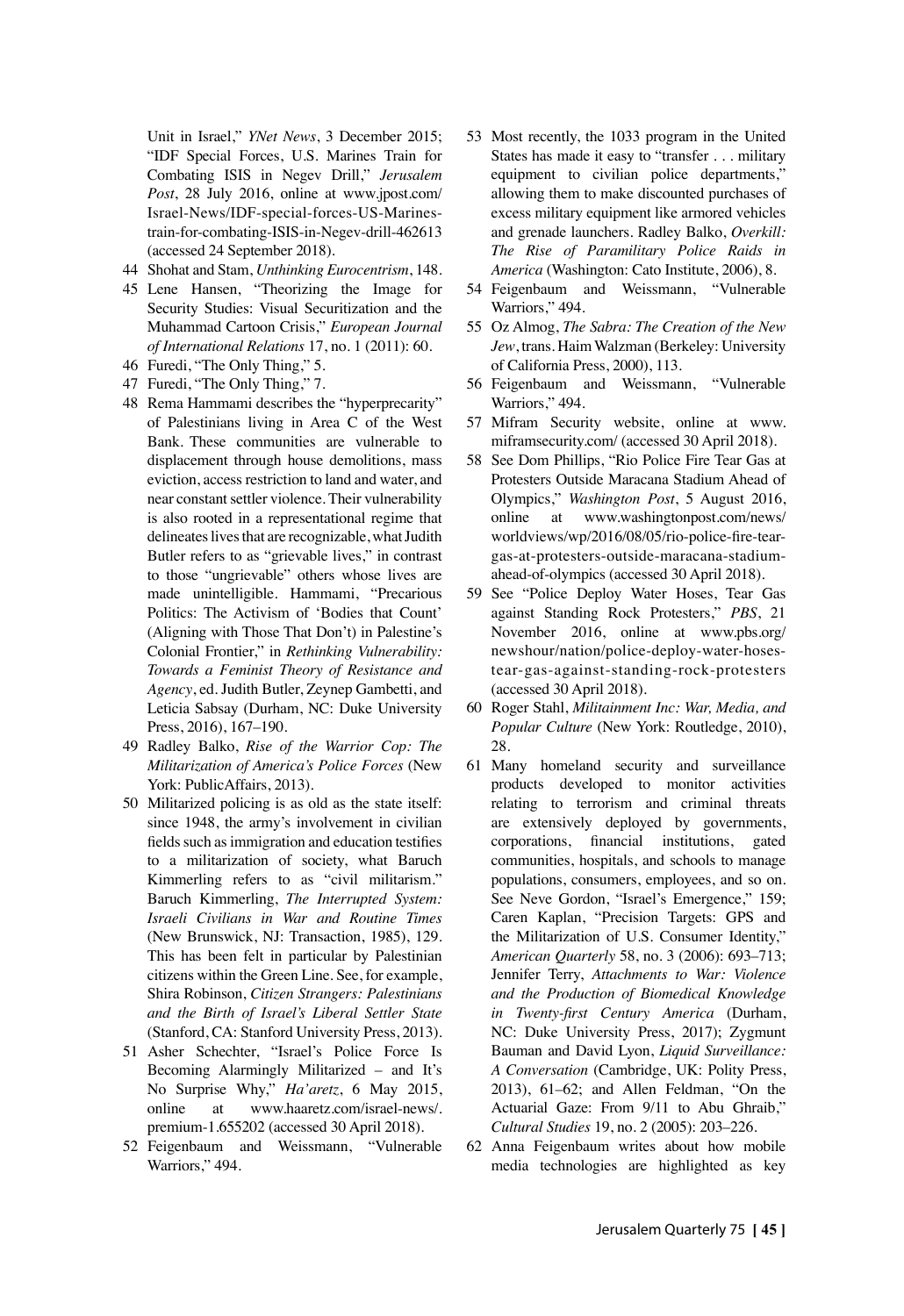selling features of counter-terrorism and security products. See Feigenbaum, "Security for Sale! The Visual Rhetoric of Marketing Counterterrorism Technologies," *Poster* 2, no. 1 (June 2012): 83.

- 63 The intermingling of military and civilian is also evident on the Beit Alfa kibbutz website, where a report on the release ceremony for a new advanced crowd-control vehicle commissioned by the Israeli police is surrounded by announcements for a pool party, a sing-along evening, a successful harvest, and community birthday parties. Eitay Mack, "The Kibbutz that Sells Riot Control Weapons to War Criminals," *+972 Magazine*, 8 November 2017, online at 972mag.com/the-kibbutz-that-sells-riot-controlweapons-to-war-criminals/130576/ (accessed 2 July 2018).
- 64 "About Us," Beit Alfa Technologies Ltd., online at www.bat.co.il/about.htm (accessed 30 April 2018).
- 65 "ISPRA Riot Control Drone Cyclone," YouTube video, 1:32, posted by ISPRA, October 2016, www.youtube.com/ watch?v=NG2\_7y04nvI (accessed 30 April 2018).
- 66 "Trx Riot Suit," ISPRA, online at www. ispraltd.com/Product.asp?PiD=0.4.19&id=112 (accessed 17 November 2017).
- 67 "About Us," Mifram, online at www. miframsecurity.com/ (accessed 30 April 2018).
- 68 "Product Catalogue 2010," Combined Systems, online at www.combinedsystems.com/userfiles/ pdfs/CSI\_MIL\_Product\_Catalog\_2010.pdf (accessed 30 April 2018).
- 69 For example, major Brazilian riot control company Condor boasts that they manufacture their products on "one million square meters, 70 percent of which is dedicated to environmental protection." "Condor Non-Lethal Technologies," YouTube video, 3:27, posted by Condor Tecnologias Não Letais, 10 May 2016, www.youtube.com/watch?v=DkWO1pe8f3U (accessed 30 April 2018).
- 70 "About Us," Odortec Ltd., online at www.skunkskunk.com/121755/About-Us (accessed 30 April 2018). In a press release published by iHLS, the substance is described as "perfectly safe to consume." Satisfied customer Superintendent David Ben-Harosh of the Israeli Police told the BBC: "This is an alternative for rubber bullets and tear gas, absolutely non-lethal, it's organic and it's totally harmless – you can drink it if you want, but it is very-very disgusting." See "SKUNK – The Most Effective Non-lethal Riot

Control Solution," iHLS, 22 March 2015, online at i-hls.com/archives/59556 (accessed 30 April 2018).

- 71 Other sensorial non-lethal weapons to consider here would be the "Scream" and the Active Denial System, or "pain beam," developed in the United States, which fires a beam of microwaves that penetrates clothing and heats up the target's skin: "The U.S. version is truck-mounted, but in 2009 researchers at the College of Judea & Samaria announced plans for a portable Active Denial device called WaveStun using new technology. Details have since been removed from the college's website, and it is not known if the Israeli development is progressing." See David Hambling, "Israel's Arsenal of 'Less-Lethal' Weapons," *Popular Mechanics*, 2 June 2010, online at www.popularmechanics.com/ military/weapons/a5853/israel-non-lethalweapons/ (accessed 30 April 2018).
- 72 Anna Feigenbaum, *Tear Gas: From the Battlefields of World War I to the Streets of Today* (New York: Verso, 2017), 182. Al-Jazeera reports that "some activists and organizations, including the Association for Civil Rights in Israel, have criticized the Israeli military for allegedly using Skunk against individuals and structures unassociated with protests, making neighborhoods stink for days." Renee Lewis, "What Is Skunk Spray Israel Uses against Palestinians?" *al-Jazeera*, 9 October 2015, online at america.aljazeera.com/articles/2015/10/9/ israel-uses-skunk-on-palestinians-but-what-is-it. html (accessed 30 April 2018).
- 73 Feigenbaum, *Tear Gas*, 182.
- 74 Cited in Eyal Weizmann, *The Least of All Possible Evils: A Short History of Humanitarian Violence* (New York: Verso, 2012), 4.
- 75 Palestine was the first British territory authorized to use tear gas on civilians, in an effort to counter protests leading up to the Arab Revolt in 1936. See Feigenbaum, *Tear Gas*, 58–61. The rise of non-lethal weapons from Mandate Palestine to the occupied territories today follows from Laleh Khalili's contention that "law and legality are integral to the self-imagining [of modern population control], which shrouds violence in myths of progress and the humanitarianization of warfare." Laleh Khalili, *Time in the Shadows: Confinement in Counterinsurgencies* (Stanford, CA: Stanford University Press, 2012), 240.
- 76 Melissa Block, "For a Non-Lethal Weapon, Israel Uses Sound," *NPR*, 13 June 2005, online at www.npr.org/templates/story/story. php?storyId=4701588 (accessed 30 April 2018).